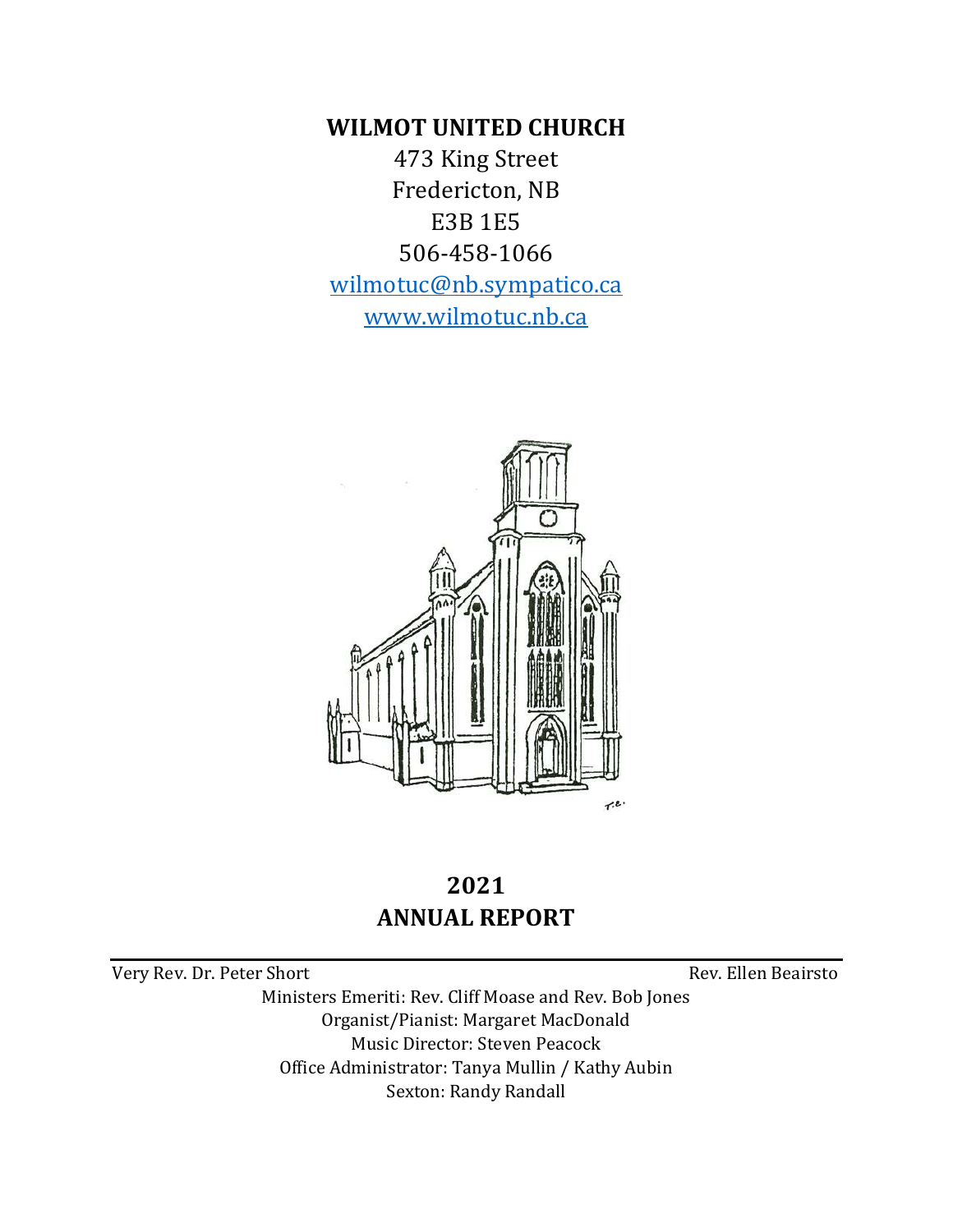#### **Wilmot United Church - Vision Statement**

*Wilmot United Church is an open and welcoming presence in downtown Fredericton, putting our Christian faith into action to be a light in God's world. We welcome all into the life and ministry of our faith community, including persons of any age, ability, race, ethnicity, place of origin, sex, gender identity, sexual orientation, family configuration, and social and economic circumstance.*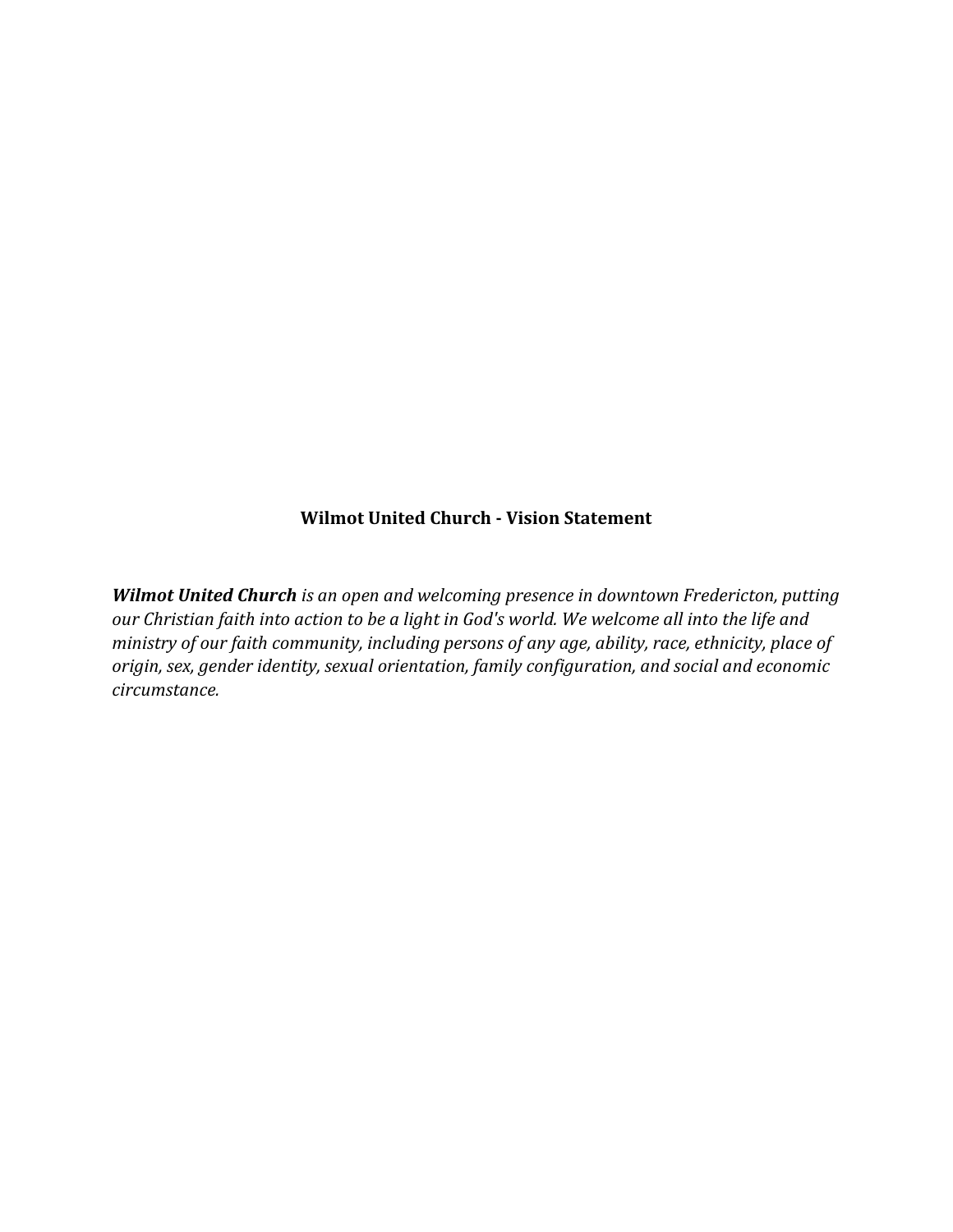## **TABLE OF CONTENTS**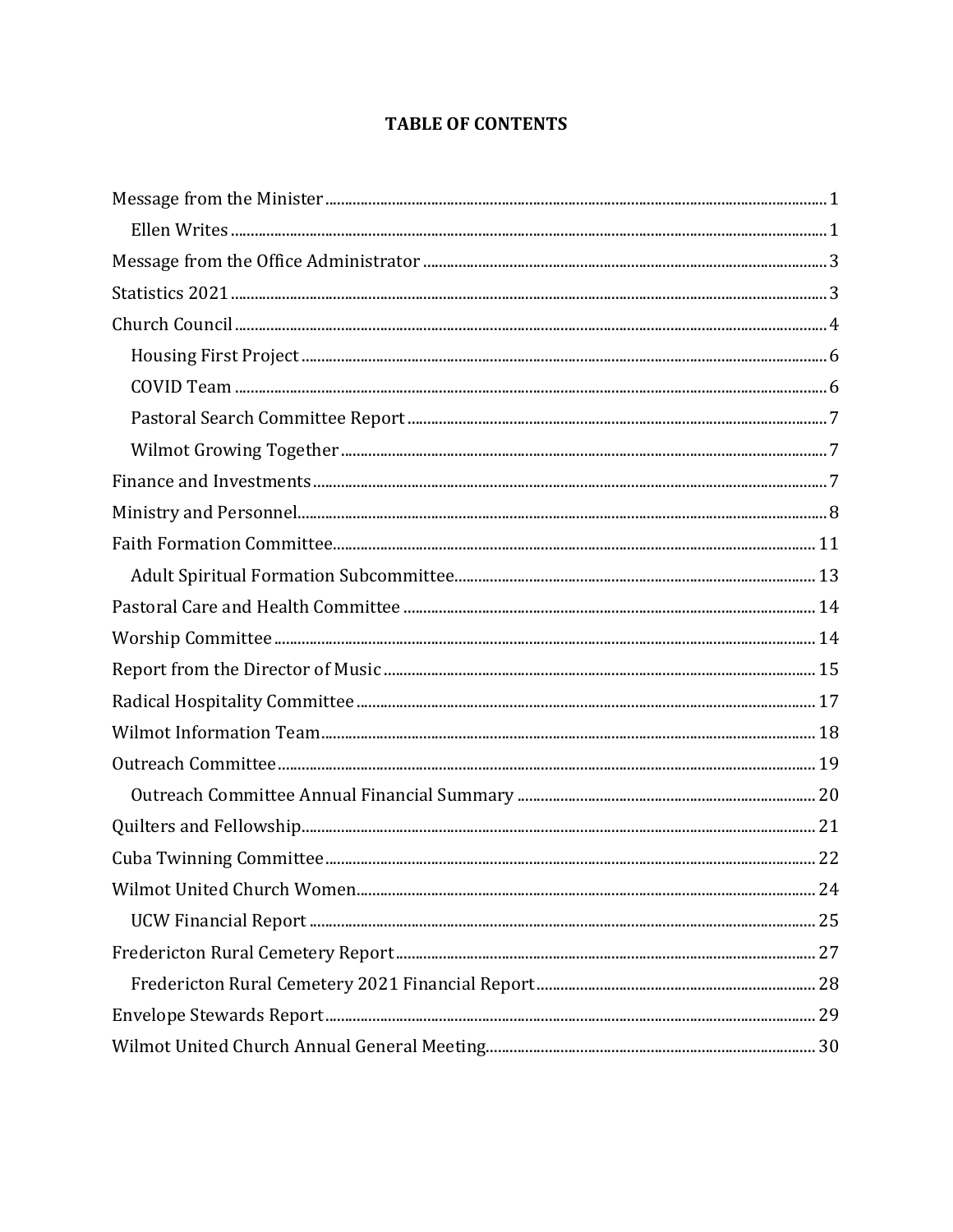# **MESSAGE FROM THE MINISTER**

Ministry Team: Ellen Beairsto and Peter Short

## <span id="page-3-1"></span><span id="page-3-0"></span>**Ellen Writes**

### Dear Friends,

The year has once again slipped by much too quickly. When the year began, we were all so hopeful that we would see our community of faith – children, youth, seniors, and everyone in between – worshipping together as one. We were so hopeful that we would see:

- the choir fill the loft and the handbells play on a regular basis.
- the little ones sitting and listening to storytime and then skipping off to Sunday School.

We would join together as a congregation supporting the baptism of several little ones. We looked forward to the Pancake Supper, the Progressive Dinner, the Auction with music, laughter and friendship being heard in every corner of the sanctuary and in the hallways. But it wasn't to be. At least not the way that it was pre-Covid.

But having said this, so much was accomplished in a whole new way. We continued to send our services out to the wider church. Music was such an important part of every service and thanks to Steve, Margaret and all our soloists & musicians, it continued to be. There were even some Sundays when those present could join in the singing. The children and youth met on ZOOM, and we were able to do a few Youth Services by pre-recording. The quilters sat around their most recent endeavor many weeks and the various committees met in-person a few times.

Carefully distanced and masked, Peter and I confirmed four of our youth into the United Church – Mya McAllister, Loic Enriquez, Jamie Heard and Jacob Ebbett. What a privilege. Our volunteers for Wednesdays at Wilmot and Saturday Night Drop-In worked tirelessly to support the vulnerable community while adhering to the restrictions.

The mission and ministry that goes on within and outside the walls of Wilmot continued and is such a positive example of how to be Christ's disciples. When Apostle Paul wrote to the church in Philippi, he said *Let the same mind be in you that was in Christ Jesus.*  (Philippians 2:5)

In spite of COVID, many wonderful images of the year surface for me:

• A little one anxiously awaits at their door for their craft bag for Friday Night ZOOM Sunday School to be delivered.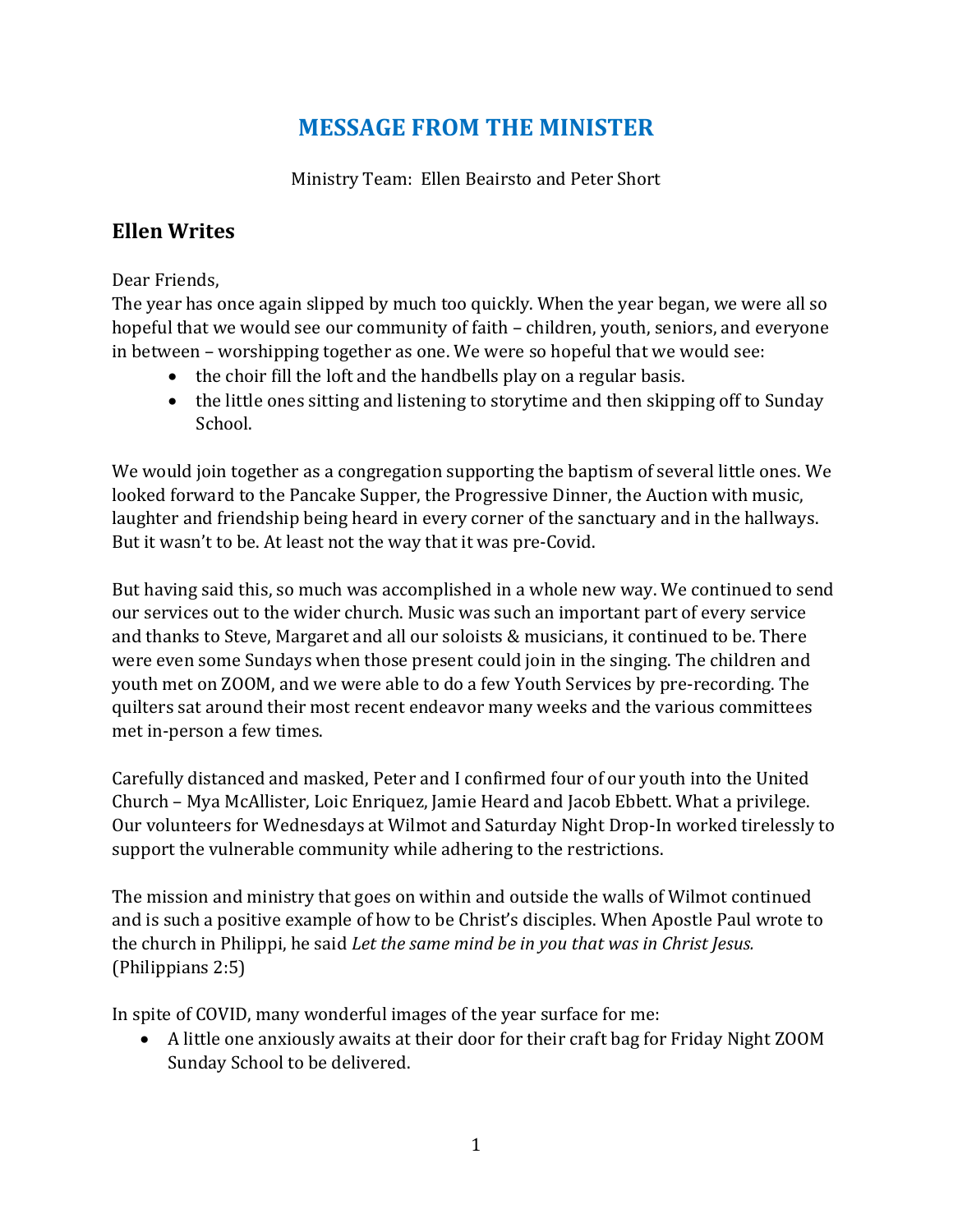- With the help of some talented hands 48 Christmas bags are filled for the children and 20 for the youth (and delivered).
- The King Street door opens for the Wednesday or Saturday programming and the people are welcomed with such warm hospitality.
- The sounds and faces of our children and youth come right into our homes for their Christmas Concert.
- A baby is baptized in the quiet sanctuary and then the parents turn towards the sanctuary camera and proudly hold their bundle of joy up so those attending via live stream can see the smile.
- The table is set throughout Lent as part of the services with a place for all.
- The sun rises on Easter morn on the banks of the St. John River, and many gather together watching the "Lighting of the New Fire."
- The Newsletters a mixture of thought-provoking wisdom and show-and-tell proved to be a good balance. We even journeyed around the world. (Thanks Peter & Rick for your support)

So many memories – some filled with silence, some with singing, some with tears and some with laughter. Wilmot is a great place to be!

For me, this report marks the conclusion of an AMAZING 8+ years of ministry here at Wilmot. I can't begin to tell you what you mean to me or how much I have loved serving with you. The years have been filled with so many wonderful moments - but I would be remiss if I didn't mention the joy, the energy and the pure delight I received from spending time with your children, youth and young adults. They are a gift. A few years ago, I wrote: *In a world that so often shows us the darker side of humankind, our young people continue to remind us of the light within the world – a light that shines brightly.* How true!

I encourage you to read carefully through the pages of this report describing the various ministries at Wilmot. Thank you goes out to my gifted colleague in ministry, Peter, as well as to Steven, Margaret, Tanya, Kathy, and Randy for all of their support over the past year. I also want to thank Jeff, John and Doug for their time recording the many services. And thank you goes out to you, the congregation, for all that you do to help make Wilmot a reflection of God's love and compassion. I am honoured to have been a part of your ministry.

Blessings, Ellen

- 1990 - 1990 -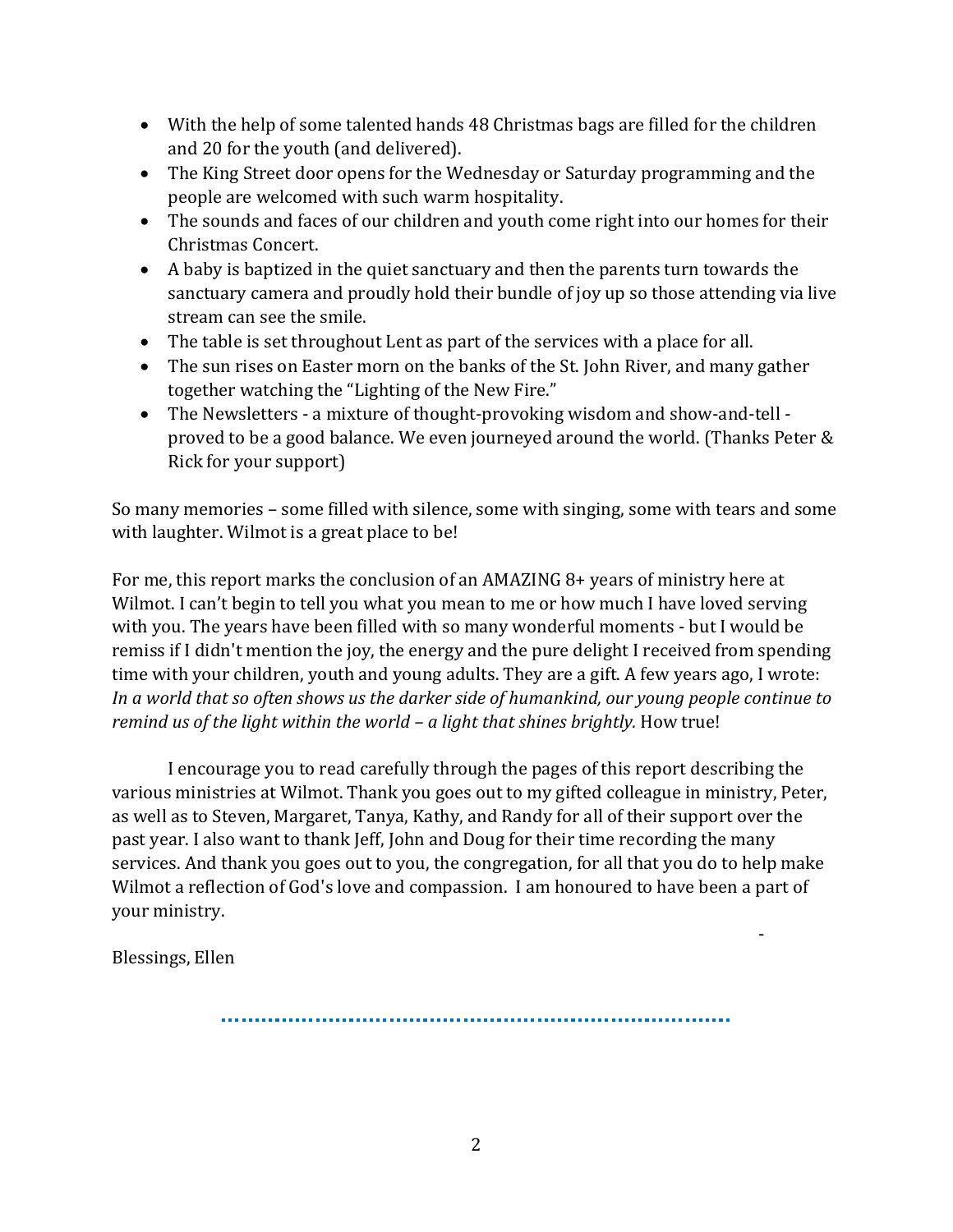# **MESSAGE FROM THE OFFICE ADMINISTRATOR**

<span id="page-5-0"></span>Although I only joined Wilmot United in April 2021, I certainly feel the warmth of your welcome and am grateful for the support I have received while "figuring things out" (still!). Thanks to all who contributed to my training. I'd also like to say a special thank you for your kindness during my father's illness and death. Your compassion and understanding helped me through a difficult time. Wilmot is a wonderful place to be. I look forward to meeting many more of you as Covid restrictions are eventually lifted.

# **STATISTICS 2021**

### <span id="page-5-1"></span>**MARRIAGES**

- 1. Brian Fraser LeBlanc and Hannah Amy Meneley
- 2. Joshua Levi Lowell Steeves and Tasha Dawn Bonnar

### **BAPTISMS**

- 1. Oliver Irving Green
- 2. Caelan Theodore Joseph Klooesterman
- 3. Ava Margaret Noseworthy
- 4. Rowan Richard MacTavish
- 5. Cooper Boyd MacTavish
- 6. Gavin Patrick Rainn Geddes
- 7. Isabella Jane Cassista

#### **DEATHS**

- 1. William Douglas Haggart
- 2. Hannah Keiley
- 3. John Daniel (Dan) Hubert
- 4. Marjorie Pauline Ann Grant
- 5. Rev. Garth Caseley
- 6. Cecil "Todd" Whitlock
- 7. Mrs. Mary Jean Smith
- 8. Mavis Sturgeon
- 9. Nancy Ellen Feres (nee Jarvis)
- 10. Lorne James Butler
- 11. Lydie Mawhinney
- 12. Carolyn Elsie Dalzell
- 13. Muriel Elsbeth Gibson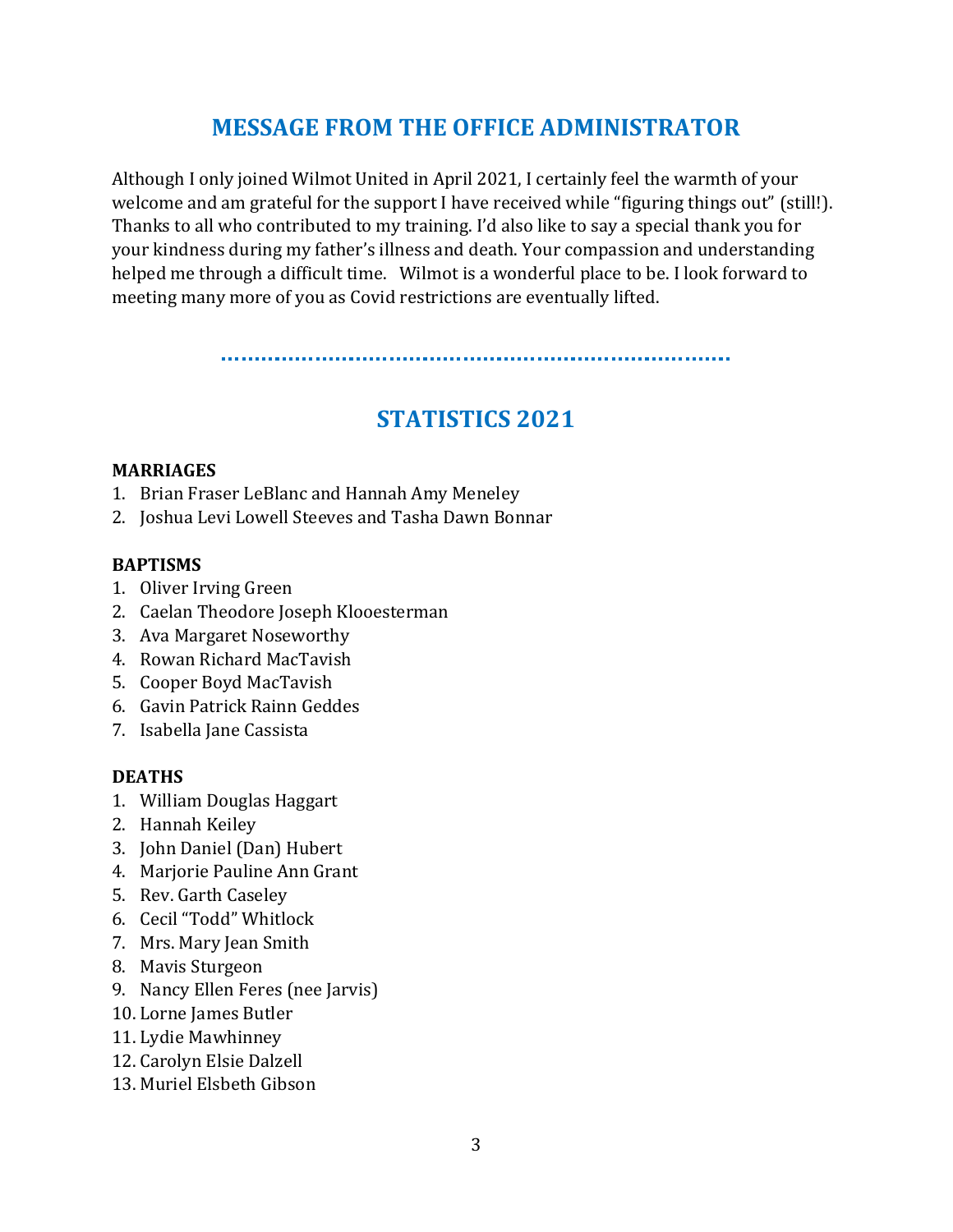#### **TRANSFERS INTO WILMOT**

- 1. M. Travis Lane
- 2. Malinda Irving
- 3. Jordan Arthur Green

### **CONFIRMATIONS**

- 1. Mya McAllister
- 2. Loic Enriquez
- 3. Jamie Heard
- 4. Jacob Ebbett

# **CHURCH COUNCIL**

<span id="page-6-0"></span>The Council met by Zoom on January 27, March 24, May 26, September 23, and November 24. Executive met three times on January 20, April 21, and May 13. A Congregational Meeting was held on December 5.

We adapted to the various phases of Covid throughout the year including in-person and video worship.

The situation for the homeless was discussed as there were delays in obtaining safe accommodation for them at the City Motel. Eventually the Motel was able to open and offer units for the vulnerable population in Fredericton.

Our church was able to offer in-person worship again at Easter according to the guidelines established through the Covid Committee.

The Search Committee reported to Council as they met many times in the search for a new Ministry team for Wilmot. Covid has certainly affected this process as applicants were unwilling to commit to a move during this time.

Tanya Mullin, our Office Administrator, offered her resignation and moved to a position with the Government of NB. We were able to find a qualified replacement and Kathy Aubin moved into the position in April.

The Heritage Report addressed structural work for Wilmot Church and the budget requirements to begin the work. Council approved \$300,000 from unrestricted funds to be used for the structural work that was required as laid out in the Heritage Report. Greg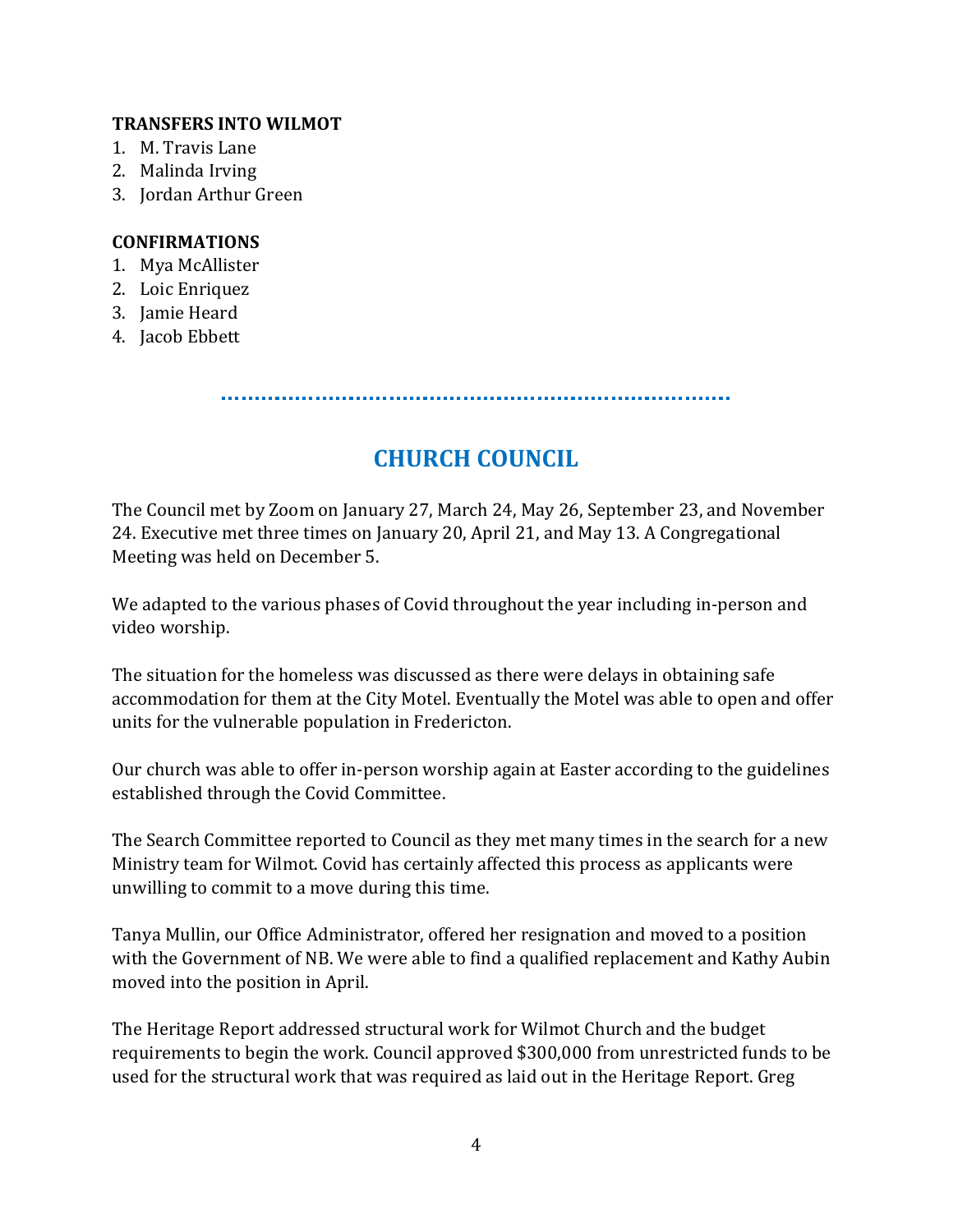Black will continue to give the Council reports on the ongoing work; we thanked him for his participation in this project.

We thanked Peter Short and Ellen Beairsto for their ministry with Wilmot as we continued our search for clergy. Peter finished his term on May 1<sup>st</sup> and Ellen agreed to continue with us in 2022. We are very grateful for their continued ministry with us at Wilmot.

A generous bequest was received from Fraser Campbell Steeves which will be used for the structural work required by the Heritage Report. This includes foundation repairs, surface repairs and repairs to the bell tower.

Craig Frame finished his term as Treasurer, and we thanked him for his many volunteer hours in this role and the training he has given to our Office Administrator for completing the budget and financial work at Wilmot. Our new Treasurers are Gerhard Dueck, Blaine Atkinson, and Alan MacNaughton.

Housing First presentation was made by Marilyn Luscombe and John Leroux to Council. The project will renovate the second and third floors of the Old Manse and convert this space to four small apartments which will be rented as supported subsidized units. Financial support for this project was received from Saint John Human Development Council/Reaching Home (federal funding), and Fredericton Housing First/Central United Way. The tenants will be receiving community support in a variety of ways to ensure their successful transition to this accommodation. There will be a continuing return to the church from the rental of these units. This will also mean a reduction of taxes for the Old Manse in this new business model. Council made a motion to support the renovations and to ask Trustees to seek approval from the Fundy St. Lawrence Dawning Waters Property Committee.

At a Congregational Meeting on December 5th, 2021, the Search Committee gave the recommendation of their candidate, Rev. Mary Tingley for the full-time minister position. The congregation supported their recommendation, and the Search Committee will make the offer to Rev. Mary Tingley. Upon acceptance she will begin her duties at Wilmot. We are fortunate to have her as our new Minister.

As always, we extend our thanks to all at Wilmot who volunteer for the many committees and projects at Wilmot. We could not continue to work at Wilmot without their assistance. Wilmot United Church continues to be a positive place to worship and participate in activities and to provide support for the vulnerable population.

Shirley Cleave, Chair Terri MacLean, Secretary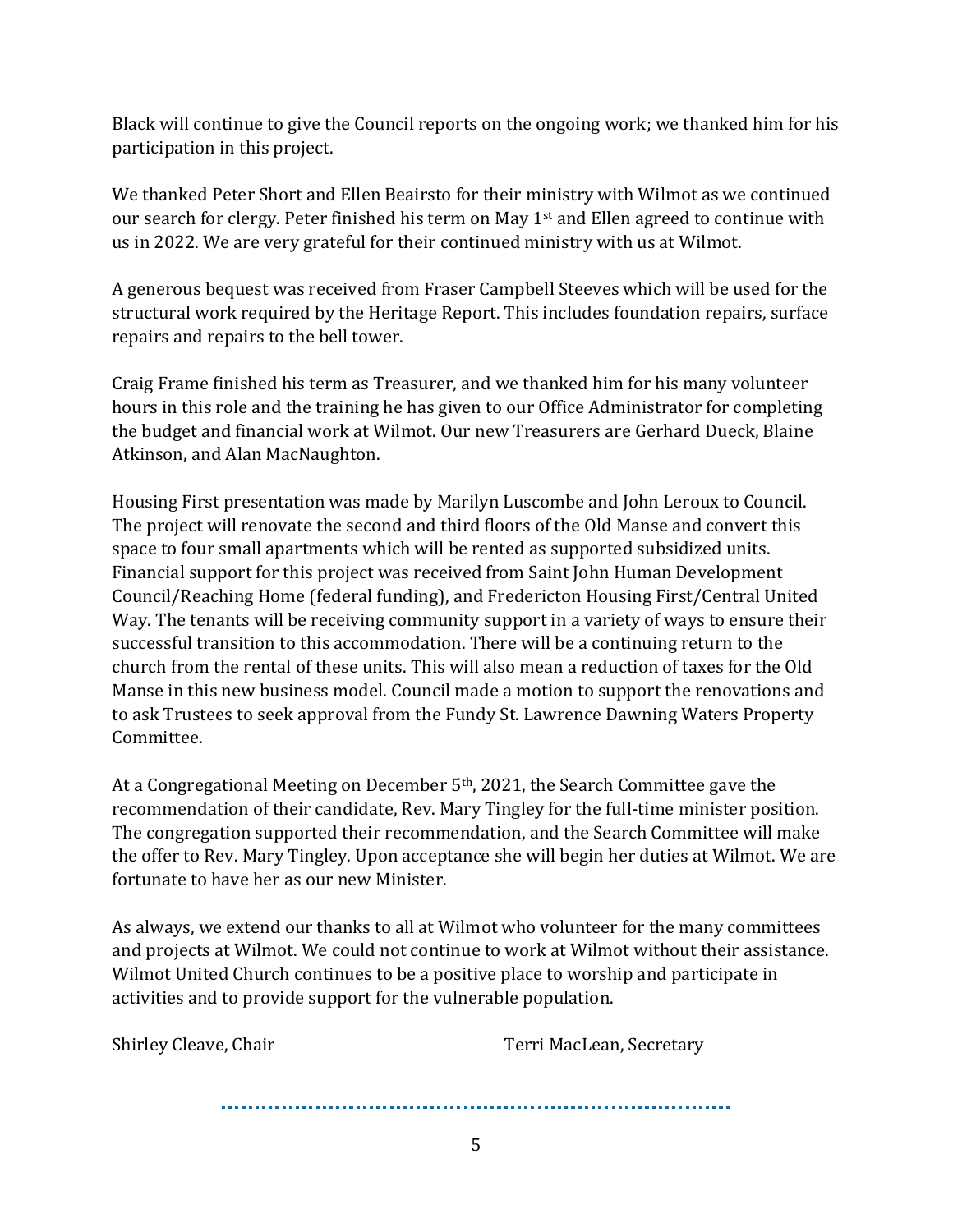## <span id="page-8-0"></span>**Housing First Project**

Our Housing First Project will see the top two floors of the Old Manse converted into 4 supportive housing units as part of the community's initiatives to address the homeless crisis in Fredericton. In the spring we were notified of potential funding from Housing First (United Way) and Reaching Home (Federal funding). John Leroux undertook to develop appropriate plans for the necessary renovations and secured quotes from two local contractors. Unfortunately, there were delays and we did not receive confirmation of the requested funding (\$446,722) until October. By this time neither of the two contractors that had been contacted were able to undertake the work. In addition, due to COVID, construction costs had risen significantly. John Leroux contacted other contractors and prepared a revised budget for the project (\$515,321). Fortunately, as of January, we have received a generous gift from a local donor and additional federal funding which will cover the additional costs. The project is being submitted to the Fundy St. Lawrence Dawning Water Region Property Committee for approval so we can proceed.

Since these four units will be subsidized housing, Marilyn Luscombe has been working with the Department of Social Development to confirm the rent subsidies and the appropriate tax rebate. These ensure that this project is financially sustainable.

This has been a challenging year for this project, but due to the hard work of many people and the support of the community, Wilmot's Housing First project is set to move forward.

John Leroux, Marilyn Luscombe, Shirley Cleave

## <span id="page-8-1"></span>**COVID Team**

As we lived through the second year of the COVID pandemic, safety of our members, guests, staff, and other users continued to be our top priority. The COVID Team continued to monitor the evolving situation as New Brunswick moved in and out of various levels of restrictions. Protocols for worship, meetings, and other activities in the building were updated as necessary to ensure compliance with Public Health mandates. We would like to commend the congregation and others for their cooperation in following the changing protocols and their willingness to pivot as necessary to ensure we could continue to carry out our mission and ministry during these challenging times.

COVID Team: Greg Black, Judy Coates, Craig Frame, Beth Paynter, Ellen Beairsto, Peter Short, Shirley Cleave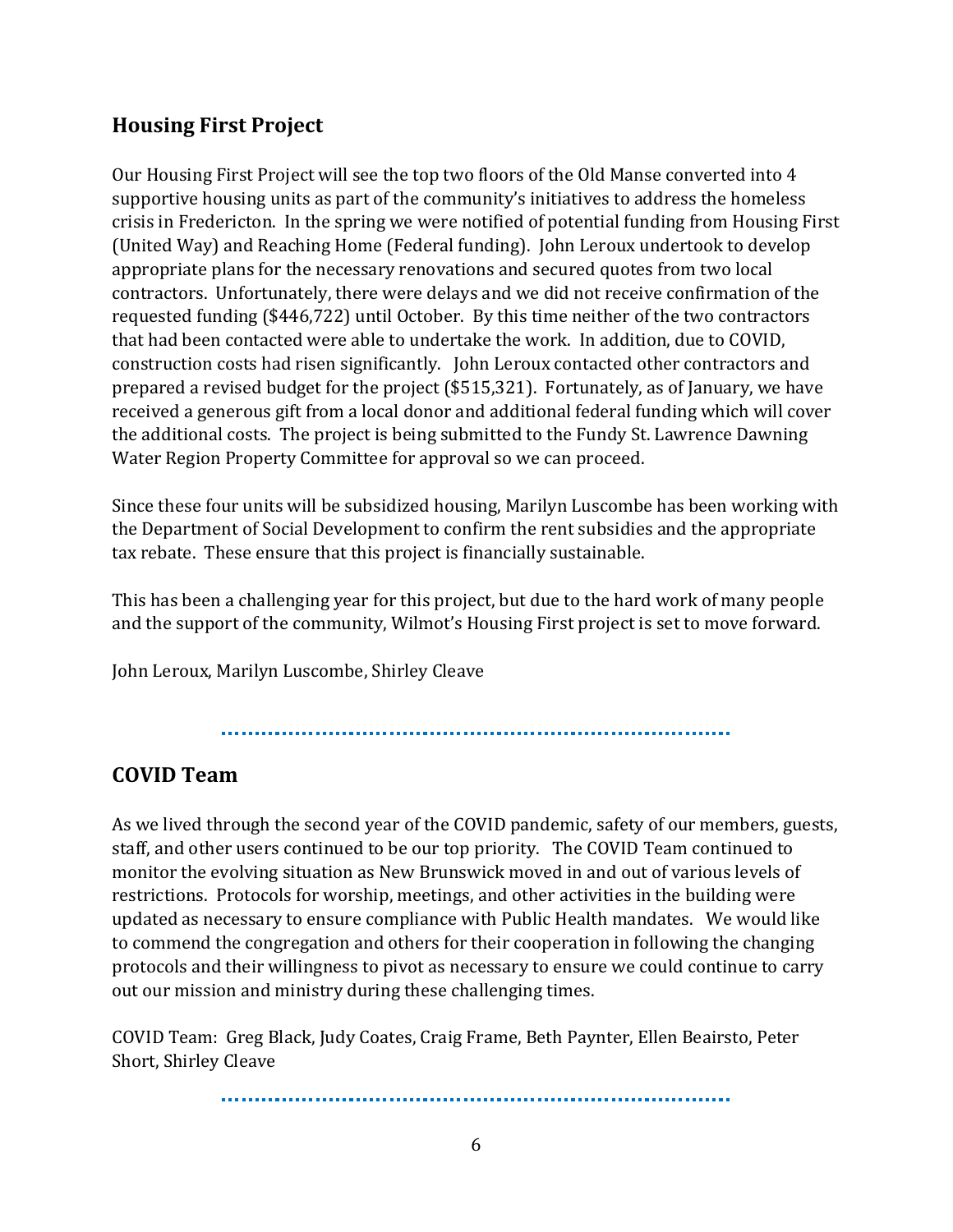## <span id="page-9-0"></span>**Pastoral Search Committee Report**

Results of the Search Committee for 2021

- We have met over 40 times since starting in 2020.
- We have reviewed applications and conducted interviews with several candidates.
- We called Reverend Mary Tingley to our 1 FTE position starting January 1, 2022, which was approved at the Congregational meeting on December 5, 2021.
- We continue to search for the best match for our .5 FTE position for Wilmot United Church.

In the new year we plan on reaching out through our networks for additional applicants to consider.

### **Wilmot Search Committee**

Mary Lynn Cameron, Guy Vezina, Nancy Chase, Deb Bradbury, Dana Hanson, Reg Sherren, Haley Keyser

## <span id="page-9-1"></span>**Wilmot Growing Together**

While COVID has hindered work on a number of the initiatives identified in our Wilmot Growing Together project, significant progress has been made in others. See separate reports in this Annual Report for Housing First and Radical Hospitality. While COVID has certainly resulted in many changes to our Worship Services, now that the Rev. Mary Tingley has been called as our new minister, the Worship Committee, the Music Team, and Mary will explore other possibilities. No specific work was undertaken this year on Greening of Wilmot, Volunteer Coordination, or Engaging the Community initiatives. We anticipate moving forward on these as COVID subsides.

## **FINANCE AND INVESTMENTS**

<span id="page-9-2"></span>2021 saw a continuation of the pandemic which began in early 2020 and had a continuing impact on Wilmot's operations. We also had turnover in the office with Tanya's departure and the subsequent hire of Kathy Aubin in late spring as office administrator. Also, we transitioned the Treasurer role from Craig Frame to Gerhard Dueck, who is supported by Blaine Atkinson and Alan MacNaughton - sort of a "Treasurer Team". Everyone had to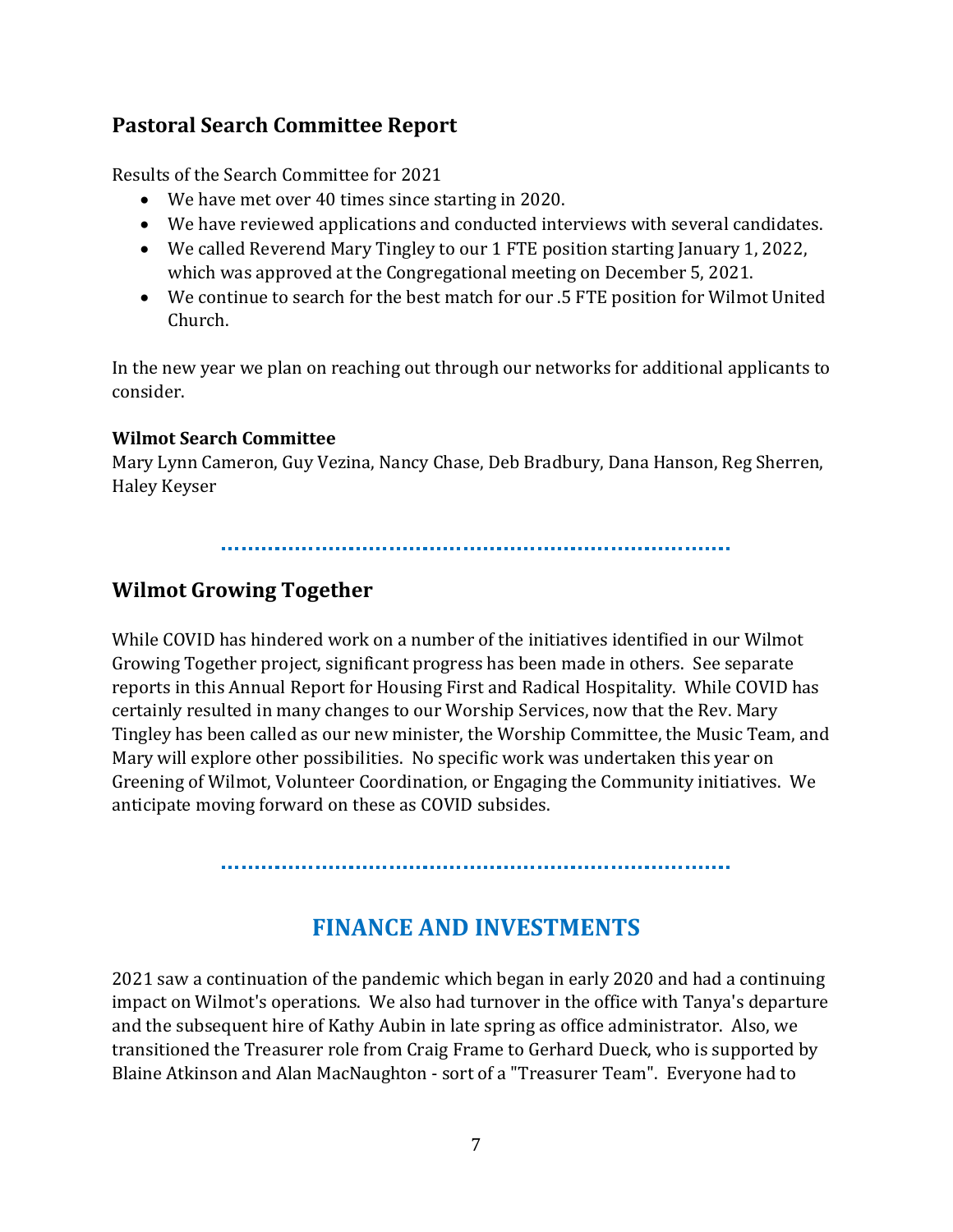undergo an extensive learning process of Wilmot's finances, operating procedures, and our software tools.

Fortunately, with the improved procedures and virtual access for all concerned, our financial situation remained strong throughout the year, even with only periodic phases allowing for in-person worship during the changing pandemic status.

Significant progress occurred with two major projects at Wilmot during 2021. Firstly, the Housing First project has been successful in design work being completed, contractor bids reviewed, and nearly all the required funding has been secured. This could begin early in 2022 and may not have to draw on much, if any, of Wilmot's funds to launch. Secondly, the Heritage Preservation Project was advanced with more detailed engineering work completed, phases identified, internal funding approved, and a contractor selected for the initial carpentry repairs phase. A fundraising campaign will also be launched in 2022 to raise funds to replenish our unrestricted investment funds.

Therefore, Wilmot's financial situation remains healthy at the end of 2021 due to the generosity of our faith community and other community partners. The Finance and Property committee continues to oversee our invested funds. Our investment person meets regularly with our advisers at TD Wealth Management and manages the intake of bequests and transfers of unrestricted funds or earned interest to the operating fund.

A special thank you to the thoughtfulness of the late Fraser Campbell Steeves who generously remembered Wilmot with an Unrestricted Bequest of some \$105,000. This Bequest will accompany other Unrestricted Bequests and Gifts that Wilmot has received over the past years to provide funding for the Heritage Project.

Bequests and Gifts that are Unrestricted provide Wilmot with the much-needed capital and earned income to carry out its Ministry at the corner of King and Carleton.

Gerhard Dueck, Treasurer and Blair Kennedy, Investments

# **MINISTRY AND PERSONNEL**

<span id="page-10-0"></span>*Scriptural groundings for these roles are: "And [Jesus] said to them, 'Take care!'" (Luke 12:15) "So then, whenever we have an opportunity, let us work for the good of all, and especially for those of the family of faith." (Galatians 6:10) "And the twelve called together the whole community of the disciples and said, 'It is not right that we should neglect the word of God in*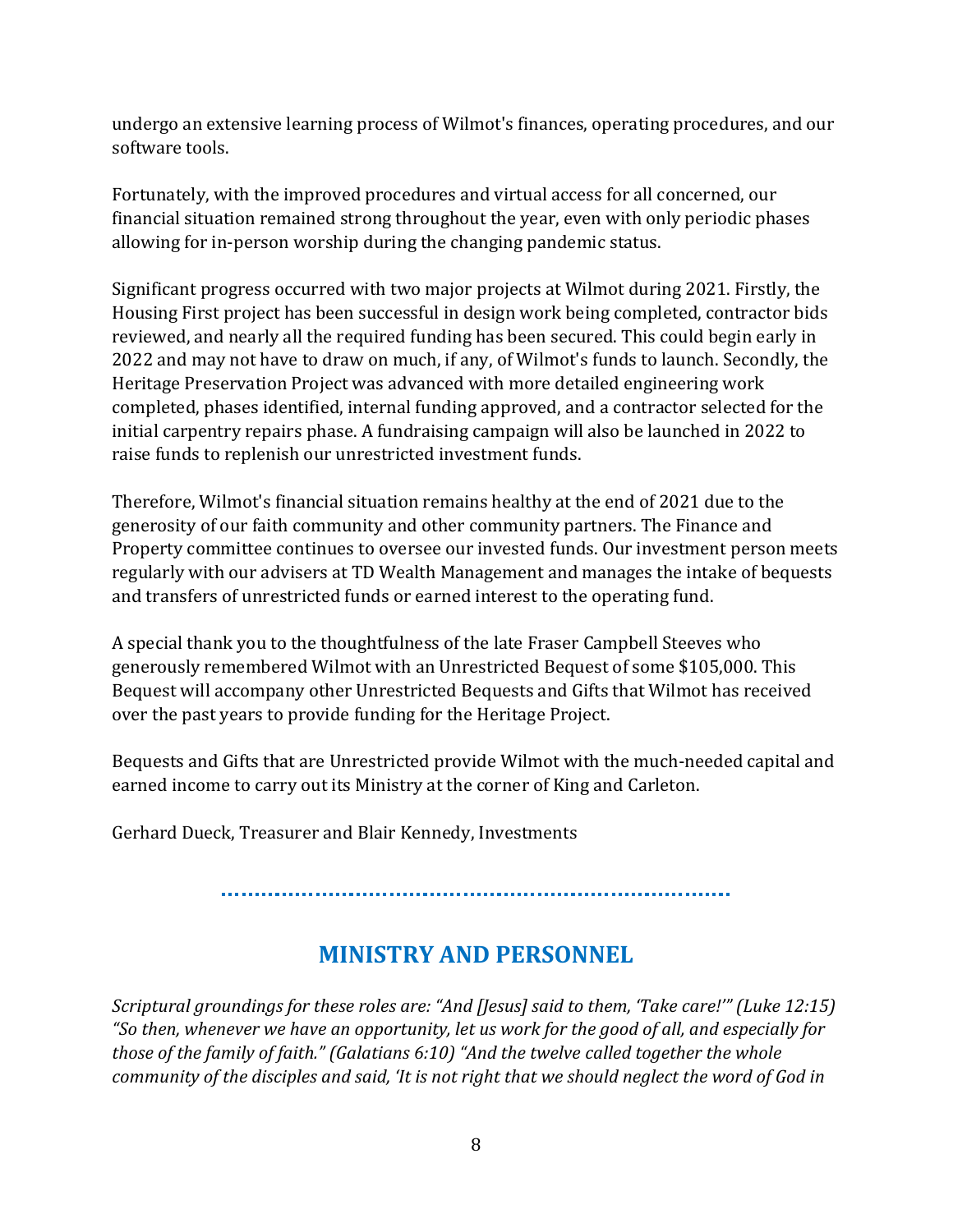*order to wait on tables. Therefore, friends, select from among yourselves seven men of good standing, full of the Spirit and of wisdom, whom we may appoint to this task.'" (Acts 6:2–3)* Your M&P Committee continued to carry out several significant responsibilities, activities & decisions during another 'COVID Pandemic year'.

We were pleased to have Rev. Peter Short & Rev. Ellen Beairsto renew their appointments for 6 months until our joint worship services began with St Paul's UC for July & August 2021. Ellen continued to work with Rev. Michelle Armstrong from St Paul's sharing the summer worship leadership. Peter was off for 3 months and in August, he informed us that he was ready to retire (again) as staff from Wilmot. He did want to stay active as a volunteer & regular member. Ellen renewed her appointment until Dec 31, 2021, always indicating she'd stay as long as appropriate and needed while the Clergy Search Process was active. Over the fall M&P organized pulpit supply utilizing our own members/groups, Lay Licenced Worship Leaders & guests. These resources covered worship & pastoral care while Ellen was recovering from a dislocated shoulder as well as provided monthly relief.

M&P look forward to working with Rev. Mary Tingley who began her call to Wilmot Jan 2/22. It was determined with Rev. Ellen Beairsto that she will officially retire (again) from Wilmot Sun Feb 13, 2022. Her dedication and work with Wilmot since July 2012 has been tremendous and sincerely valued. We look forward to celebrating her ministry with us in the near future.

We were sorry to have our relatively new Office Administrator Tanya Mullin, leave us April 1, 2021, for a government communications position which we recognized as an important move for her career. However, she did leave our office with several valuable improvements making it much easier for our new employee to step into this position. A hiring committee was again set up, office coverage arranged, and we were fortunate to hire so quickly, Kathy Aubin who started April 26, 2021. Kathy came to us from a UNB office administrative position. Her adaptability, office skills, interest & knowledge in accounting, initiative and personable nature has helped her navigate through the steep learning curve alongside the COVID PH protocols.

Our staff team consisting of Randy Randall (sexton plus), Arik Cornish (door supervisor), Steven Peacock & Margaret MacDonald (music) are to be commended for adapting to the various Public Health and church COVID protocols over the year. They along with the clergy and lay leadership kept Wilmot UC functioning to carry out our Wilmot mission & worship services utilizing video taping, live streaming, email newsletters, masks, physical distancing and zoom zoom zoom meetings!

The pandemic also resulted in some adjustments to our staff's employment hours and responsibilities. We are pleased that we again this past year didn't have to lay off any of our permanent staff. We were able to acknowledge and thank them concretely at year end.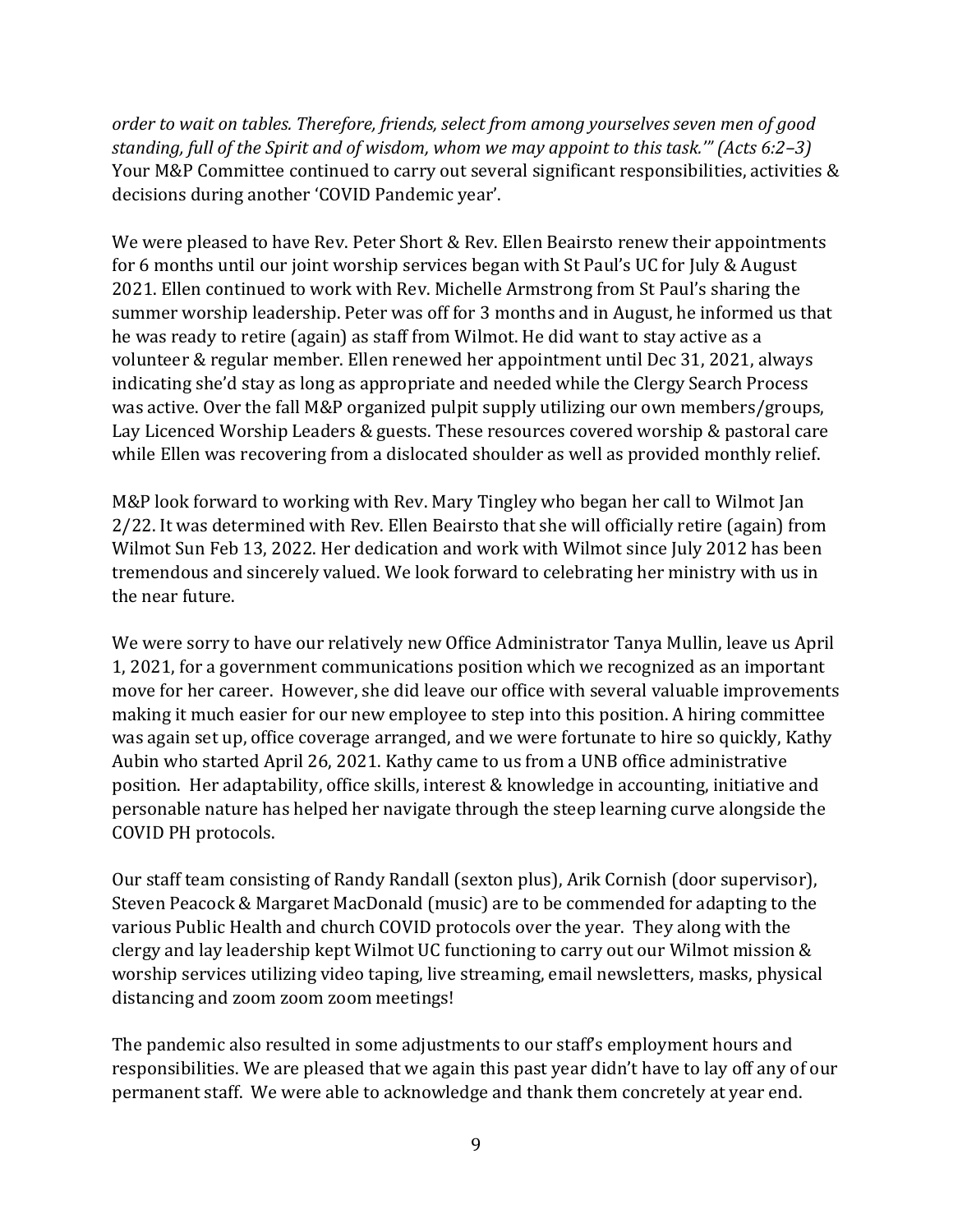The Wilmot Photo Directory Project was completed by spring 2021 with the distribution of an electronic issue to everyone who wished it and several hard copies that were purchased for a small fee.

Although we received a Federal Government Canada Summer Jobs (CSJ) Program grant for 2021 to hire a youth to redesign our website, we had no appropriate applicants and decided to decline the grant. The website advisory committee that was formed for this project is on hold for now. Tanya our former office manager's departure from our employ was a factor in this decision as well, since her IT skills were lost, and our new office administrator need time to learn the job responsibilities.

M&P continued communication with other Fredericton United Churches by hosting 2 zoom meetings (June & August follow-up) inviting M&P members, clergy, leadership representatives to share what is happening in their church and discuss possible areas for collaboration. There was some information shared about some activities/programs that participants from other churches could be invited to attend. Over the summer, M&P chair also had several conversations re: understandings of our mutual M&P responsibilities and shared resources with Ann Krause who was a new M&P chair at St Paul's UC. This relationship as well as the communication among the joint UCC in Fredericton, is worthwhile as we all work to be a valuable presence in our congregations & community

It is with much gratitude that I thank the committee members for their time and valuable contributions. Committee members are Terri Maclean (Office Administrator rep), Ruth Breen (rep for our door supervisors & sexton), Susan MacLeod (rep for Rev Ellen Beairsto), Gordon Cameron, Kirby Keyser & Graham Allen (M&P financial matters). We say a special thank you & goodbye to Susan MacLeod who is 'retiring' from M&P.

M&P would like to have at least 2 more members - someone to 'shadow' the work that Kirby Keyser and Graham Allen do managing & overseeing the financials of M & P; a music representative for our music staff & we will need a liaison once a part time clergy staff member is hired.

Over 2022, M&P will continue supporting our staff, listening & connecting to the congregation, preparing budget submissions, and providing letters to the staff outlining compensation, roles, and responsibilities for 2022.

Respectfully submitted, Judy Coates, Chair M&P Committee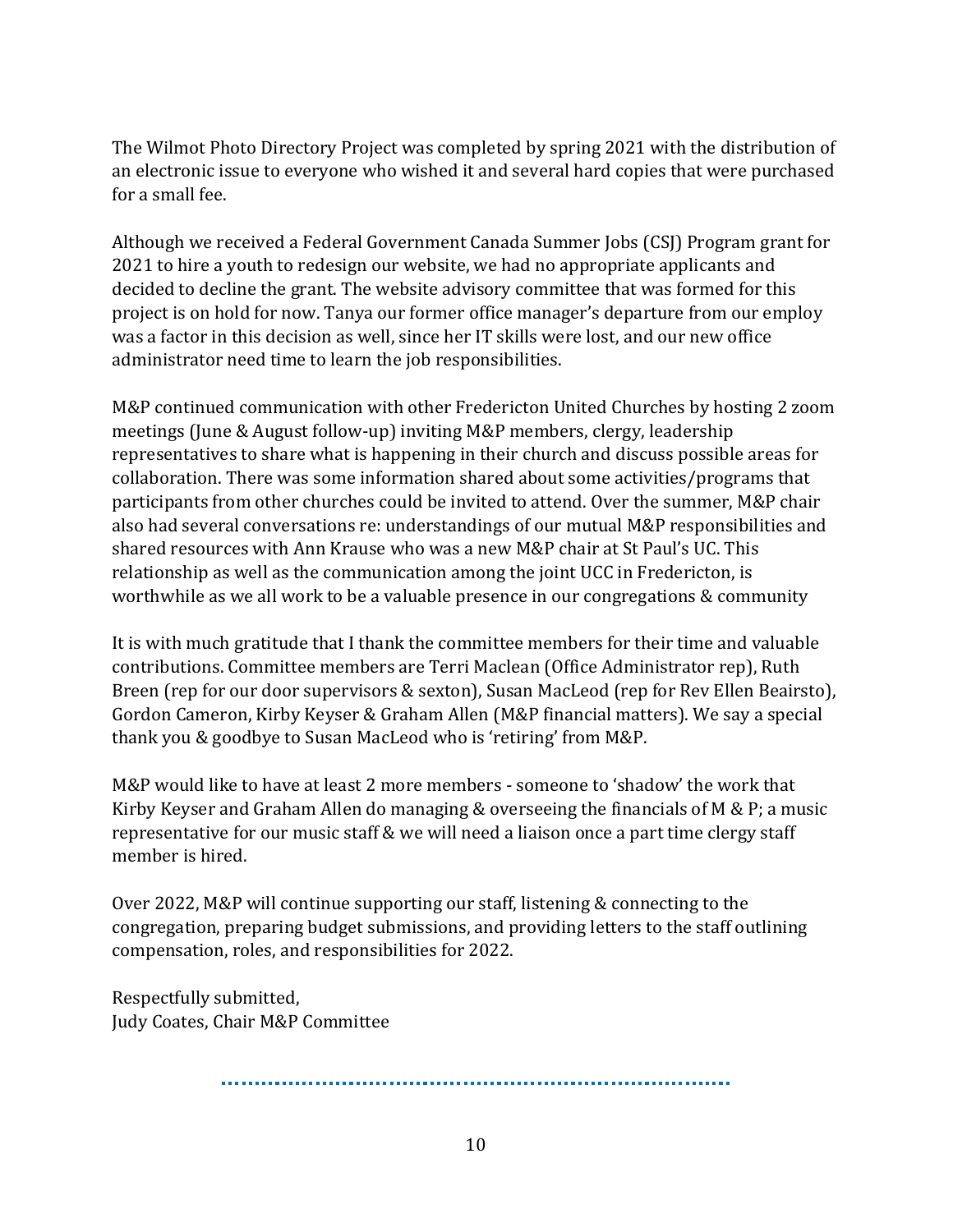# **FAITH FORMATION COMMITTEE**

<span id="page-13-0"></span>The Faith Formation Committee is committed to the development, encouragement, oversight and, when called upon, the delivery of faith formation programs fostering fellowship and engaging the spirit of the Wilmot Community.

The 2021 committee members included: Ellen Beairsto, Greg Black, Mary Lynn Cameron (chair), Jilanna Eagles, Elaine Kenyon (Council representative), Susan Kulesza, Don MacDougall, Darla MacNaughton (secretary), and Elizabeth Savoie.

The committee met exclusively via Zoom in 2021.

Sunday Morning Adult Bible Conversation continued each week under the leadership of Don and Lois MacDougall. This group relates the Bible to life and life to the Bible using the lectionary readings of the week. Conversation starts where we are, not where we should be. It is for people who are interested, curious, and want to deepen their faith and understanding through an open and unassuming conversation. Don reports that this is a dedicated group of individuals who produce a lively and open conversation each week. The conversation allows each participant to share their interpretation of the selected passages and all interpretations are heard and accepted as heard.

The Adult Faith Formation Development Group (a subcommittee of Faith Formation Committee) developed and carried out 6 Spirit Conversations. The Spirit Conversations were mediated by Jilanna Eagles and Marilyn Luscombe and were titled:

- 1) What will you take forward from the COVID experience and 2020?
- 2) How has the pandemic made you more aware of what you have and what you need?
- 3) What is it about Wilmot as a downtown city church, its outreach programs, and social justice orientation that connects to our spirituality and spiritual development?
- 4) How can we open our hearts to help make Wilmot and our community places of welcome and belonging for everyone? How does work/action around inclusiveness connect with whatever you consider to be your spirituality? What is spirituality anyway?
- 5) What can we do at Wilmot and in our communities to help foster connections and a sense of belonging? How does that work connect to whatever we consider is our spirituality?
- 6) Fresh air and the beautiful outdoors what does it do for your spirit?

We continued to work closely with the Cuba Connection group with the support of Greg Black. Matanzas Evangelical Theological Seminary has been hit extremely hard by the COVID pandemic and the decline in tourism revenue. Despite these roadblocks the seminary is maintaining its daily Seniors group and other community mission work.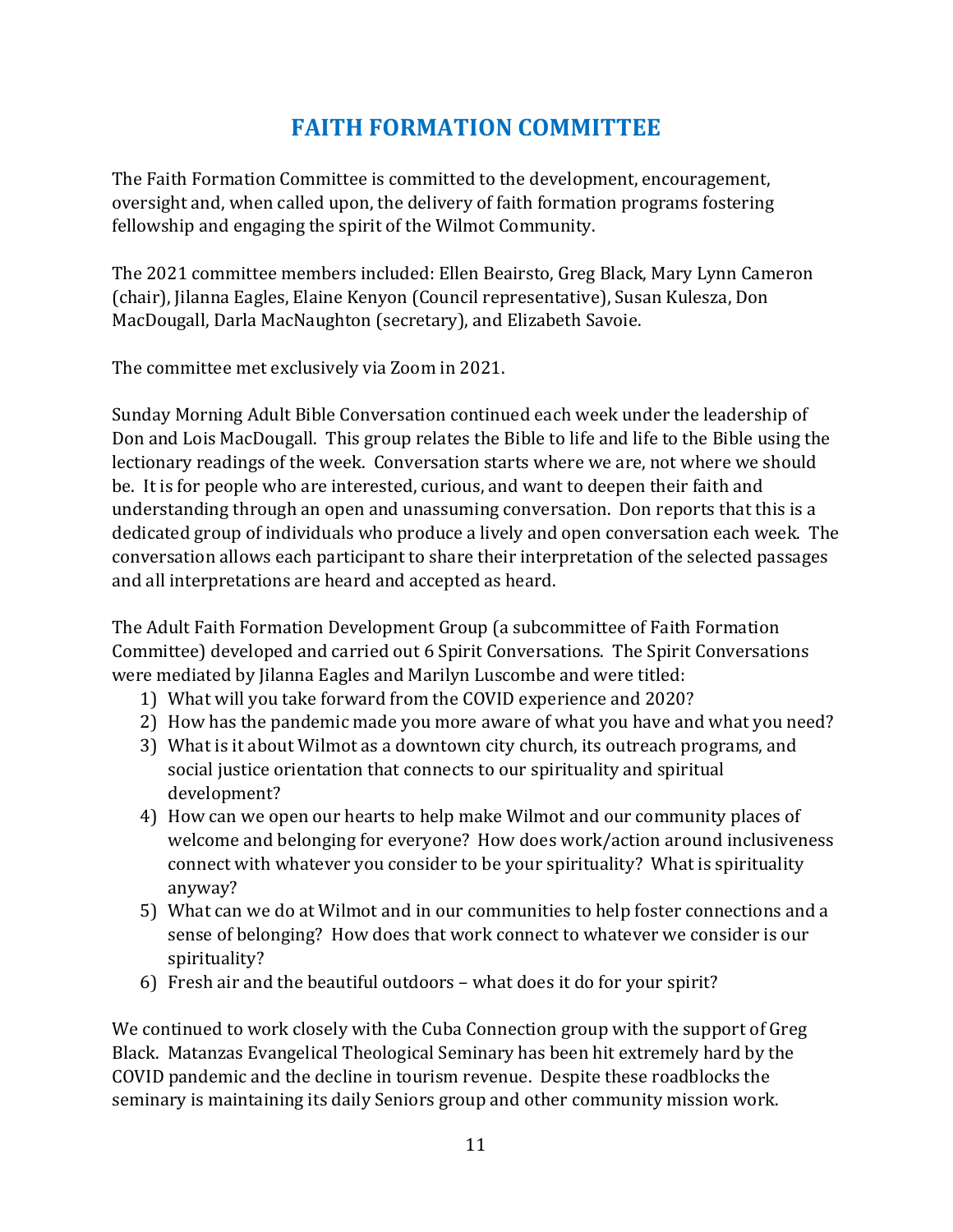There were a number of youth services this year. A Youth Service on February 14, 2021 was very well received. A Confirmation Service was held on May 30, 2021. Graduation Sunday, June 13, 2021, honoured 15 graduates from high school, community college, and university. These services were prerecorded and saw many youth participating.

Unfortunately, due to COVID concerns, there were some cancellations in 2021. The Family Picnic in June, VBS in July, and Rendez Vous in August were all cancelled. The committee looks forward to supporting these wonderful events whenever they are able to safely resume.

Sunday School took place entirely via Zoom in 2021. It is held on Friday evenings at 6:30pm. A craft bag is delivered on Friday afternoon that ensures all children have the necessary supplies to participate. During their time together, the children hear a Bible story from Ellen or a guest reader and then receive instructions on how to complete their craft after Sunday School. A special highlight from this past year was the surprise baby shower thrown for Jacqueline Connors on February 5, 2021.

Youth Group continued for middle school and high school students via Zoom and whenever possible, in accordance with Public Health Guidelines, in person. It is a time of conversation, mentorship, and fellowship. In person activities included walks on the walking trail, planting flowers outside the church, and bike rides.

The Seekers Group is an open group that accepts new members at any time and provides a safe space to raise faith-based questions. It is a forum for deepening faith and broadening the understanding of Jesus' way in the 21st century. The group meets under the guidance of Don MacDougall and the conversations are based on the current book study which raises central questions about the human journey in Christian perspective. The two books studied in 2021 were: **Between Heaven and Hell:** A Dialogue Somewhere Beyond Death by Peter Kreeft and The Greatest Prayer: Rediscovering the Revolutionary Message of the Lord's Prayer by John Crossman.

The Children and Youth Christmas Concert took place on December 12, 2021. It was a prerecorded service that featured the faces and talents of many of our children and youth. Many positive comments were received after the service.

Thank you to the many volunteers who support the various projects and activities planned by this committee!

Respectfully submitted, Darla MacNaughton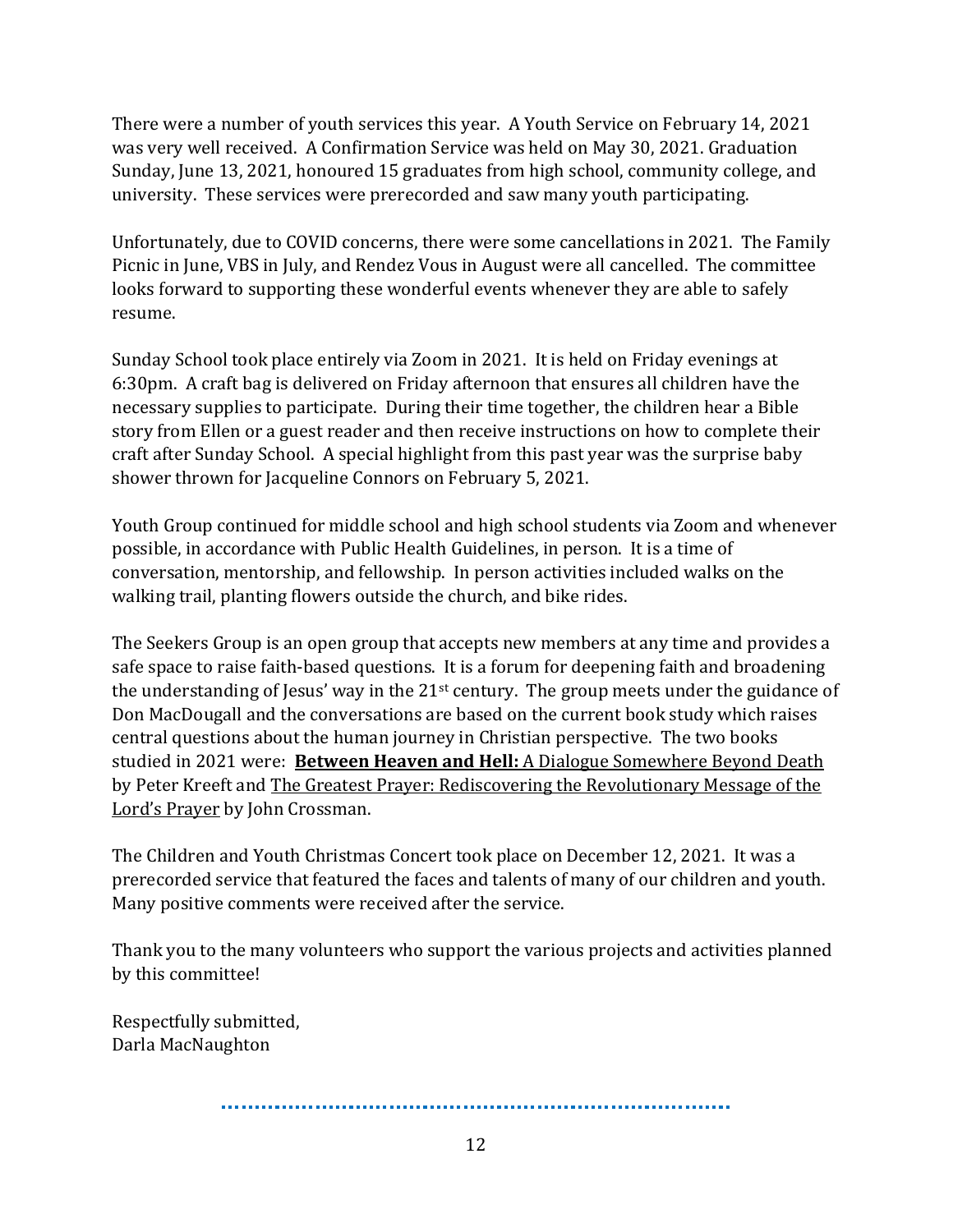## <span id="page-15-0"></span>**Adult Spiritual Formation Subcommittee**

This is a report of efforts to establish an intentional adult spiritual formation dimension and program in the life of Wilmot United Church, guided by the Faith Formation Committee and Rev Ellen Beairsto.

Current adult spiritual formation programming began in the early 1990s with the formation of the Adult Bible Conversations (Lectionary Group) followed later by the Congregational Retreat, small group Lenten Book Studies, spiritual practice with the Labyrinth, and the Seekers Group. (Reports of all these programs can be found in Annual Reports of the Congregation).

In November 2019 the Faith Formation Committee established a working group to develop A Vision for Adult Faith Formation at Wilmot, and that group submitted a report by that name to the committee which was accepted on Jan. 24, 2020. It states that *"An adult faith formation program offered by Wilmot would provide individual and communal learning opportunities to help adults grow in their relationship with God by taking seriously Jesus and his way of love, compassion and justice in all aspects of contemporary life*", with four dimensions: *"deepen faith, broaden belief, inspire commitment, and drive action".* The Report recommended that "*a Sub Committee for Adult Faith Formation of 3-5 people be formed which would develop and refine this view of adult faith formation over time to fit emerging circumstances, and develop and support leadership for implementation".*

The Subcommittee began to meet immediately but ran into the realities of the Covid 19 outbreak and was largely confined to working on line using ZOOM to this date. Some of above continued on line as possible, and learned to include people from a wider geographic area than previously.

In response to the relative isolation of people to the Covid 19 situation, the group also experimented with an online pilot program Spirit Conversations with the intent of linking spirit and daily life within the limits imposed by Covid 19. Initial inroads were made into significant conversations about this matter, forming a small online community of interest to engage it, and about the use of online means like ZOOM for the purpose.

Suggested recommendations for Adult Spiritual Formation forward from here:

- continue development and refinement of the 2021 Vision, its fit with the congregation and ministry staff, and development of leadership for ongoing implementation
- change the name from adult faith formation to "adult **spiritual** formation", since social awareness and interpretation of the human spiritual journey have shifted in this direction.
- form a small working **Council for Adult Spiritual Formation** of 2-3 interested volunteer adult educational practitioners with faith backgrounds to guide this vision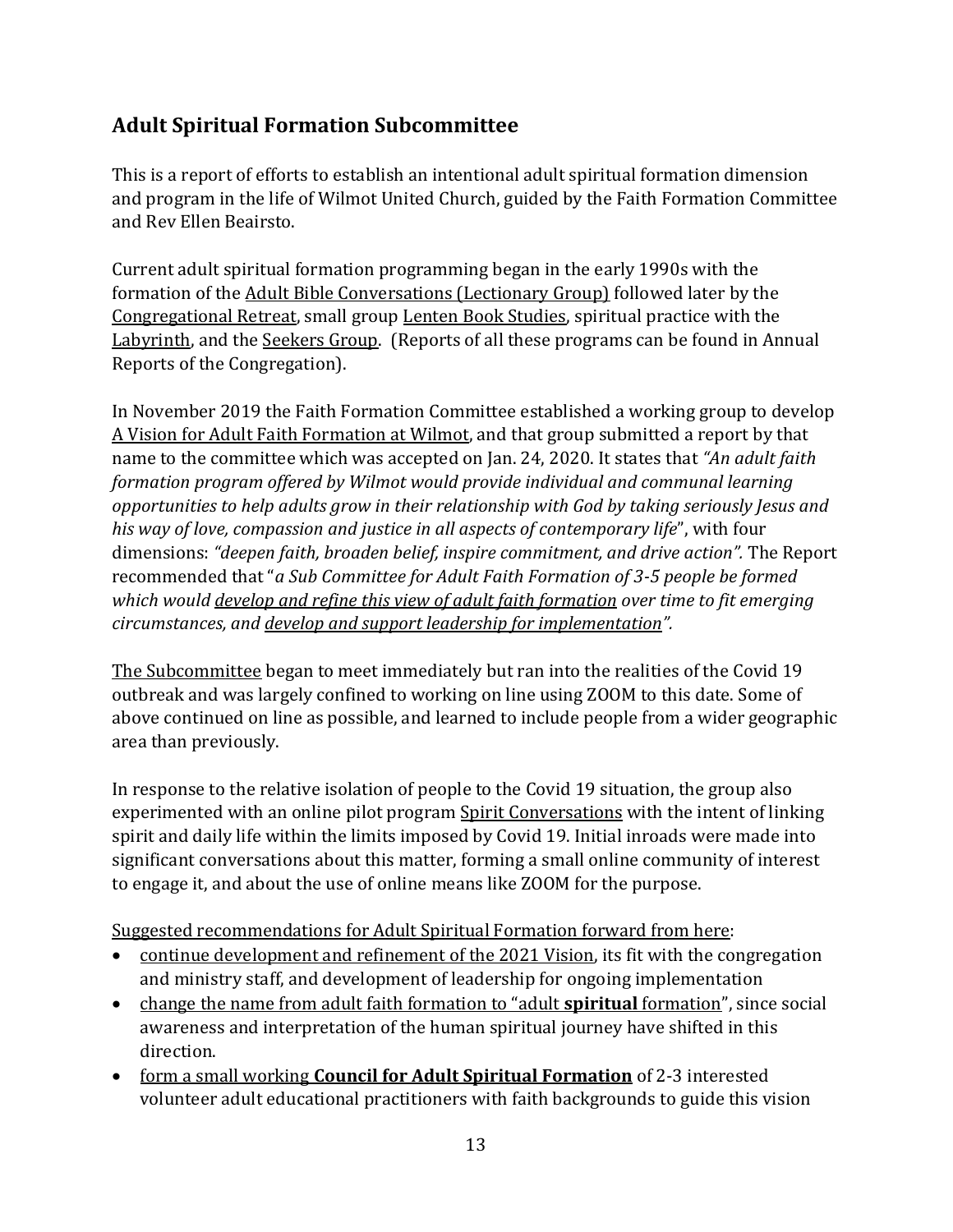forward, with a member of the ministry staff as needed, which would report to the Faith Formation Committee

• further develop the use of small voluntary adult spiritual formation **Leadership Teams** of 2-3 people for specific adult spiritual formation programs which would report to the Council, and offer them assistance for ongoing leadership development for their specific purpose

*The "Vision for Adult Faith Formation at Wilmot" speaks of four dimensions of adult spiritual formation: deepening faith and trust, broadening belief and understanding, inspiring and focussing commitment, encouraging and driving action. Interested adults tend to start in one or other of these dimensions, such as in deepening faith or in taking action, and will usually need to broaden their perspective and practice over time to include the full spectrum of these four dimensions for servant leadership to be fully effective.* 

### 

# **PASTORAL CARE AND HEALTH COMMITTEE**

<span id="page-16-0"></span>The Pastoral Care Committee has focused on the Teleministry program during these COVID times. It has proved to be effective in maintaining communication and support during these difficult times.

The Prayer Circle continues doing their essential work.

Prayer Shawl Knitters and the Quilters have continued their Ministries while adhering to the various COVID restrictions.

The Circle of Care has a continued its behind the scenes support in many caring ways.

Respectfully submitted Dana Hanson

# **WORSHIP COMMITTEE**

<span id="page-16-1"></span>The Worship committee continues to meet monthly either in person or on Zoom. The committee reviews services, makes suggestions and receives/approves baptism and wedding requests. We enjoyed worshipping together back in the sanctuary although very scaled down due to Covid restrictions. Our thanks to the Sanctuary committee for ensuring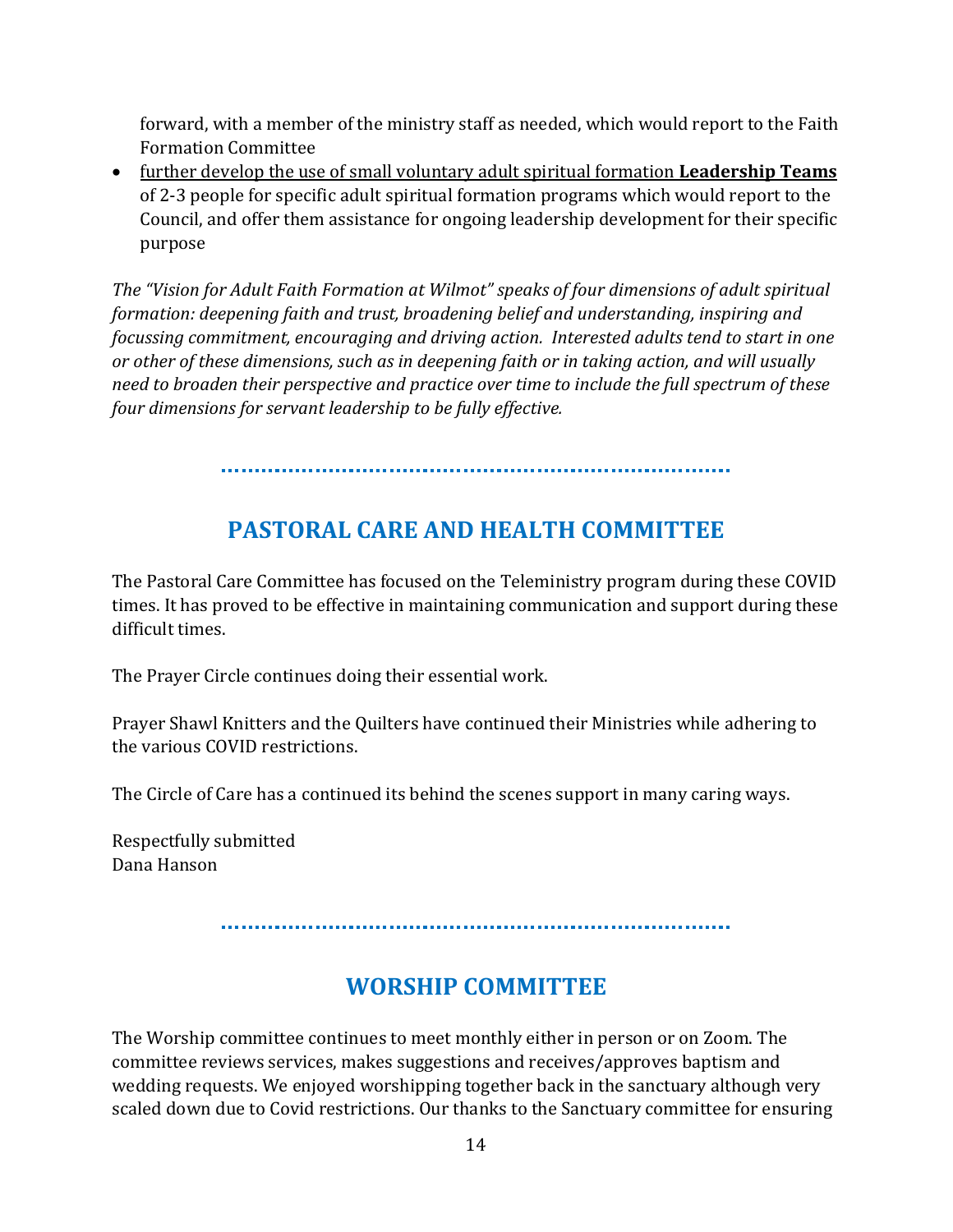our space is always beautifully decorated. Services were still available live streamed and on You tube for those wishing to view from the comfort and safety of home.

The committee wishes to thank all those involved with the successful production of these services:

Thank you to Steven Peacock and his team for the lovely music they provide each week.

Many thanks to Doug Beairsto, Chris Colwell, Don Daye, Craig Frame, Peter Gough, and Reg Sherren who are behind the sound system. We send our appreciation to Peter Gough for his many years of support on sound as he prepares to step back.

Doug Beairsto along with Kristie Heard and Yessica Enriquez have been able to live stream the Sunday services as well as baptisms and funerals. Three of our youth, Jamie Heard, Mya McAllister and Tait Leroux have also been trained but are waiting for fewer Covid restrictions. Our thanks go out to Doug for his time and expertise in being there for both sound and the live streaming. Because of this entire team, our services reach beyond our own congregation to people across Canada and beyond.

And finally, many many thanks to our ministerial team of Peter Short and Ellen Beairsto who led us in worship with continued hope, faith, and eternal optimism. They both deserve to enjoy their retirement.

Going ahead, we are looking forward to working with the Reverend Mary Tingley in 2022.

Angela Wrobel, Chair On behalf of the Worship Committee: Nancy Bauer, Peggy Brodie, Pam McDermid, Ellen Sherren and Derek Ness (Co-ordinator of ushers/greeters)

# **REPORT FROM THE DIRECTOR OF MUSIC**

<span id="page-17-0"></span>2021 was another difficult year for the performing arts generally, and certainly for the two music ensembles for which the Director of Music is responsible--the Wilmot Senior Choir and the Frank T. Pridham Memorial Handbell Choir.

Because of COVID-19 restrictions, the Wilmot Senior Choir, a four-part (SATB) chorus of 32 voices pre-pandemic, was this past year able to rehearse on only seven Thursdays in November and December and to contribute to our weekly services of worship (and with a much-reduced number of choristers) on only four Sundays during Advent. The Senior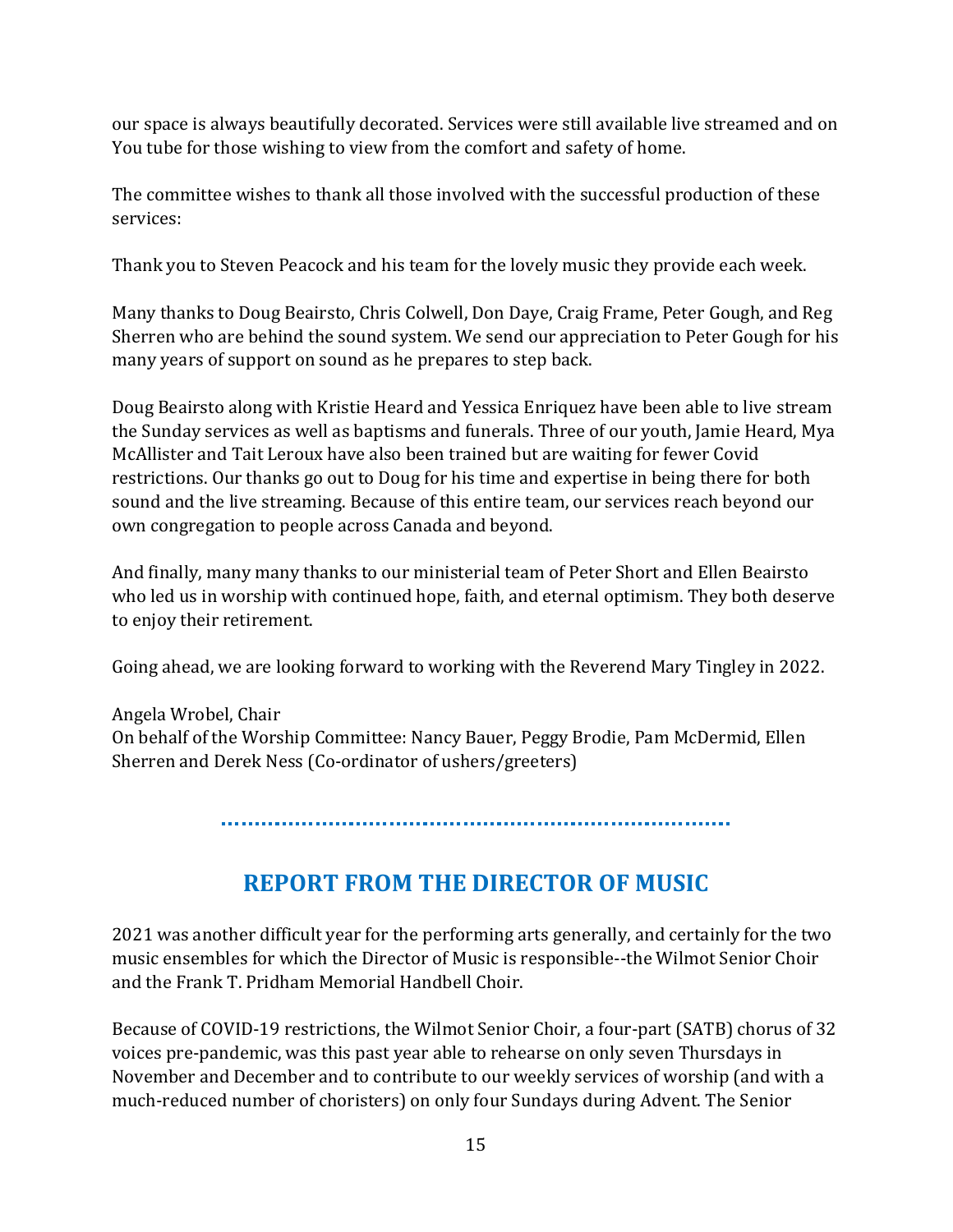Choir, singing music in a range of classical and contemporary sacred styles, had been showing much promise pre-pandemic in terms of a continued musical evolution, thanks to new and returning choristers in the soprano and tenor sections in particular, but it remains to be seen where the choir will be once our regular rehearsals and worship participation resumes. Still, we were able to acquire two new titles for our music library in October 2021, thanks to Carolyn Munro's generosity. And during the Advent services, singing from the floor with piano accompaniment and using our two large-diaphragm "area" microphones and new digital soundboard resulted in an improved live-streamed and live choral sound. Here's hoping we'll be able to resume our rehearsals and Sunday-morning worship participation sometime in 2022!

Despite the pandemic, the 11-member Frank T. Pridham Memorial Handbell Choir had 16 rehearsals and performed at 5 services of worship in 2021 (twice during Lent and three times during Advent), though without our tables, which helped to ensure social distancing but necessarily reduced the technical difficulty of the repertoire. Still, the group has continued to improve both technically and musically. Unlike the Senior Choir, the Handbell Choir was able, following Wilmot's COVID-19 Committee's guidelines, to hold rehearsals in March and April as well as in October and November.

I was directly involved in 52 services of worship in 2021, with extra services at Easter and Christmas balancing the five summer services (June 27th and the four Sundays in July) for which the music team at St. Paul's, together with clergy from both St. Paul's and Wilmot, took primary responsibility. These services were either videotaped or live-streamed (often with an in-person congregation), and as in 2020 my energies as Director of Music changed focus; there was often no Senior Choir or Handbell Choir to direct, but I needed to coordinate vocal soloists (many of whom came from the ranks of the Senior Choir) and play a much-expanded role as a soloist/accompanist/composer/arranger and in planning (with Margaret MacDonald and with Peter Short, Ellen Beairsto and a number of guest ministers and lay leaders) the musical elements of our services. My heartfelt thanks go to our vocal soloists--Heather Neville, Carolyn Munro, Amy Foster-McAllister, Brian MacDonald, Amber Bishop, Neil Thorne and Rose Messenger--as well as to our many musically-inclined Youth participants who blessed us with their support on several occasions. In many services we were able to involve two soloists singing in harmony (not to mention the congregational voices during in-person services), reminding us of the importance of vocal polyphony in worship, something the pandemic has made all too rare.

Throughout 2021, Margaret MacDonald performed her duties on organ and piano with much-appreciated skill, creativity, flexibility and professionalism, and it continues to be a great privilege and pleasure to be her colleague. In addition to the instrumental support on organ, piano, classical guitar and djembe which Margaret and I have been able to provide for worship, including the youth-oriented services at various times in our Wilmot calendar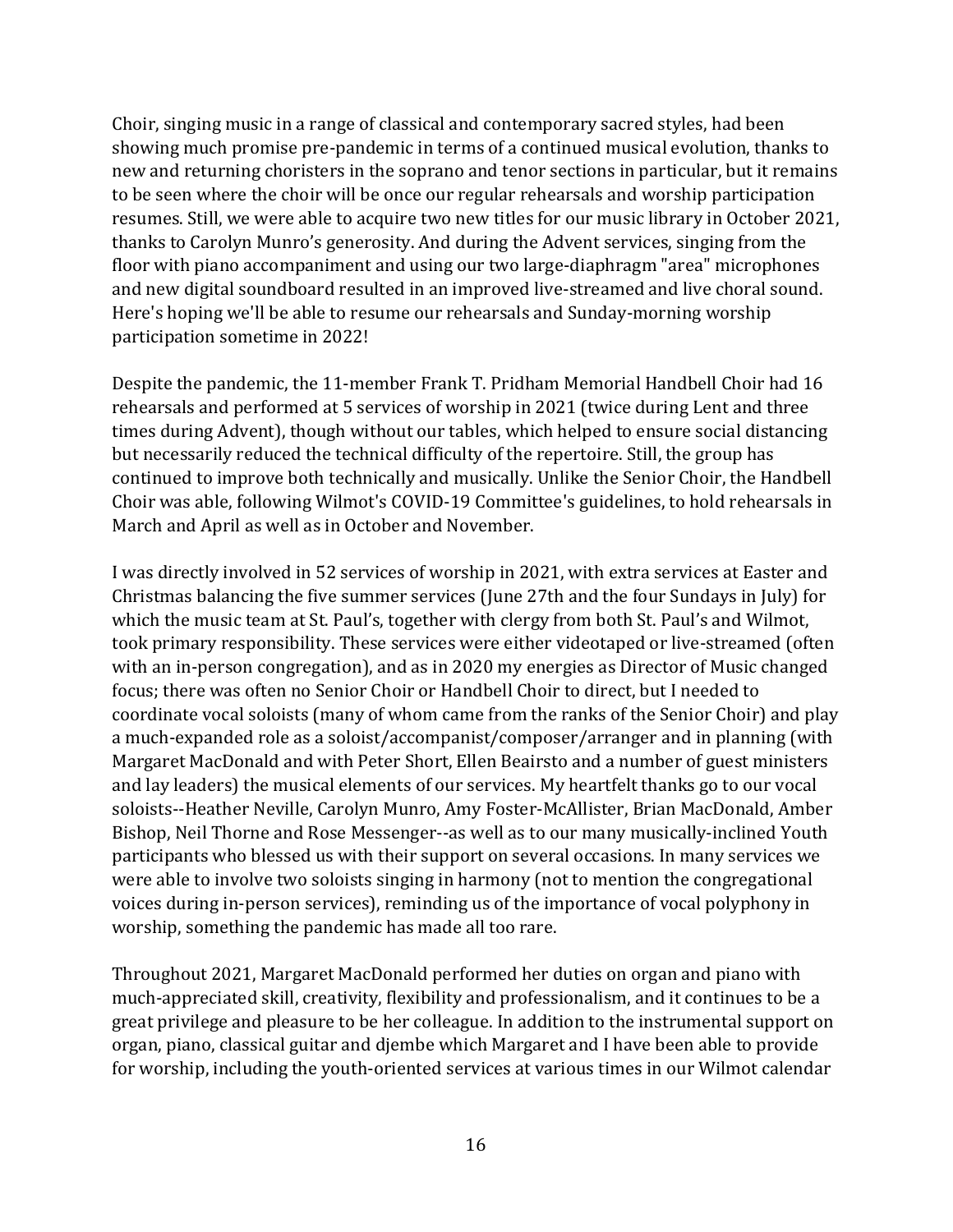which we coordinated with Ellen Beairsto, we were happy to welcome cellist Emily Kennedy as a guest musician for two of our live-streamed services this past year.

Respectfully submitted, Steven Peacock Director of Music

# **RADICAL HOSPITALITY COMMITTEE**

<span id="page-19-0"></span>The purpose of the Radical Hospitality Committee is to foster a welcoming and all-inclusive environment amongst our Congregation and the community it serves. The work of the Radical Hospitality Committee is supported by event champions, as well as the help of other committees that we work together to implement events with. We strive to meet the community where they are, not only at the Church or organized events in a fixed location. In 2021, following a motion at our Annual General Meeting, the Hospitality and Affirming Diversity Committees joined forces to form the Radical Hospitality Committee and we will continue to work together in the coming year.

The following are events we hosted and participated in throughout 2021:

- Sun Mar 14<sup>th</sup> Hosted a virtual Coffee and Conversation event to celebrate PIE DAY (3.14), where we talked about our efforts to be Public, Intentional, and Explicit, a spin that was suggested by a committee member. At that event, we also shared our favourite pie recipes. Committee members baked and delivered slices of pie to members of the Congregation in advance of the event
- In May, two of our committee members, Deb Bradbury and Maureen Toner, participated in a panel discussion with Quispamsis United Church to discuss our experiences in becoming an Affirming Congregation; since then, Quispamsis United Church has become an Affirming Congregation
- Sat Aug 21<sup>st</sup> Participated in the Fredericton Pride Parade
- Sun Sep  $26<sup>th</sup>$  Prepared and handed out Orange Ribbons to the Congregation in preparation for marking the 1st Truth and Reconciliation Day, which was marked on Sep 30th
- Sun Nov 28<sup>th</sup> Held a virtual storytime with gingerbread and cider, with Rod Campbell as our storyteller. Members of the committee and volunteers from the Congregation baked and delivered gingerbread and cider to members of the Congregation who were planning to attend
- Mon Dec 6<sup>th</sup> Held a St. Nicholas Day Christmas conversation.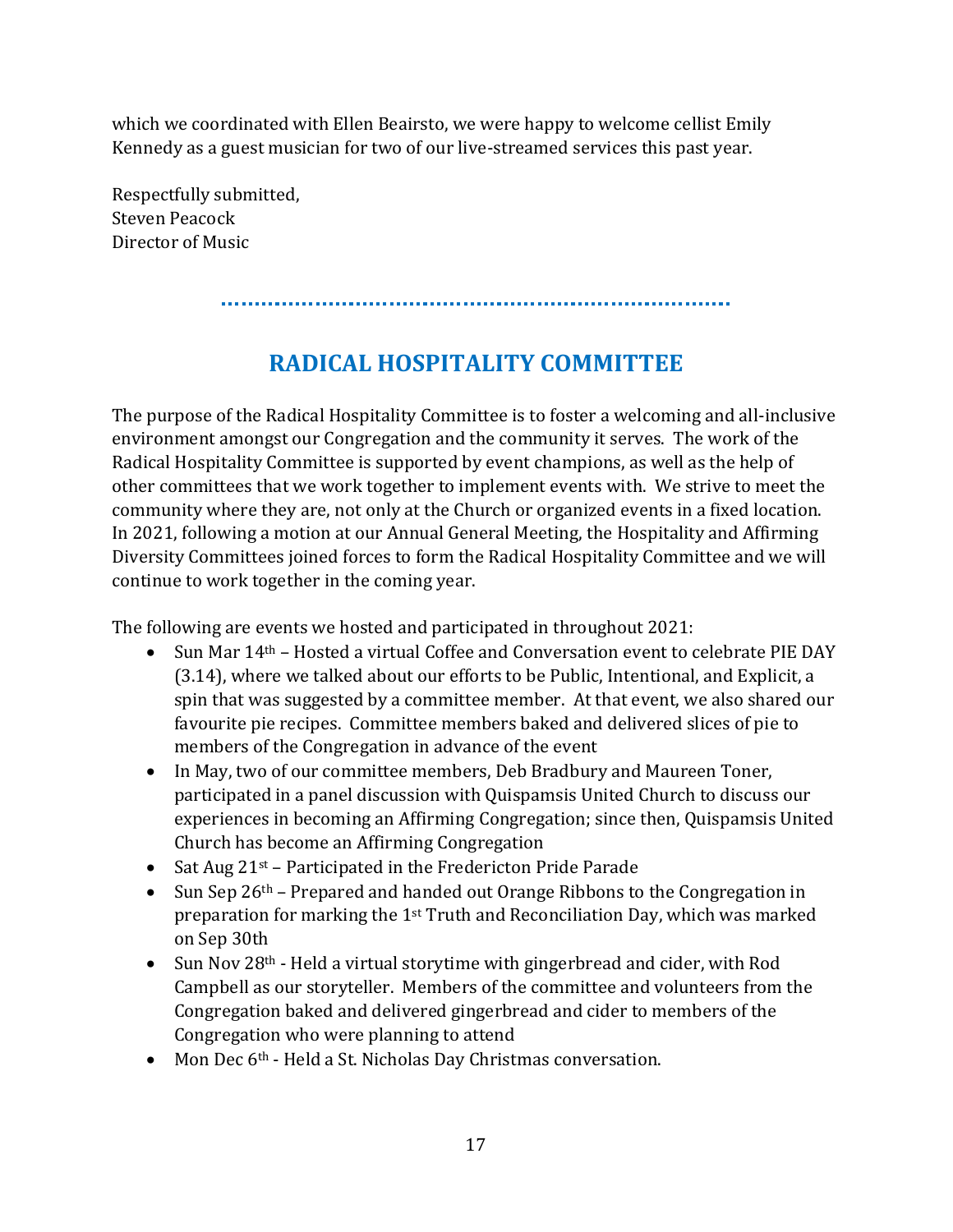We would like to extend our sincere gratitude and appreciation to all the volunteers and committees who have helped to make the radical hospitality events a success in 2021. We'd like to take this opportunity to thank Rev. Ellen Beairsto for her guidance and support over the last several years; while we will miss her leadership as she retires, we wish her all the best in this next chapter of her life. It is wonderful to witness a strong sense of hospitality within our Wilmot Community; without volunteers it would be a challenge to extend the warmth of fellowship amongst our networks.

We are looking forward to the coming year as we continue to work towards a variety of events that promote inclusive and accessible hospitality and fellowship with the hope of reaching the interests of all congregational demographics. We are always welcoming of new committee members or event champions/coordinators.

Here's hoping that COVID-19 will lighten its impact on our daily lives in the months ahead and allow us to get back to a time of gatherings, activities, and fellowship in person.

Respectfully submitted, Derek Ness, Committee Chair

Committee Members Derek Ness – Chair Deb Bradbury Maureen Toner Lynn Fullarton - Secretary Elizabeth Savoie Norman Laverty

# **WILMOT INFORMATION TEAM**

<span id="page-20-0"></span>Rick Patterson, Lucille Caseley, Ellen Beairsto, Nancy Bauer

Wilmot Information Team is such an important part of our church – getting information out there to both Wilmot's faith community as well as the larger community.

Because of COVID, the team met only once in person but continued its work via phone and email. Although we only put out one Words from Wilmot this year, Rick Patterson assisted Ellen Beairsto and Peter Short with their weekly newsletter that were well-received. We continued to put Easter and Christmas ads in the Gleaner to let the world know we were still in business. In the past we have also put ads in for Welcome Back Sunday and our Anniversary service. The Wayside Pulpit has proven to be an important way to announce our activities.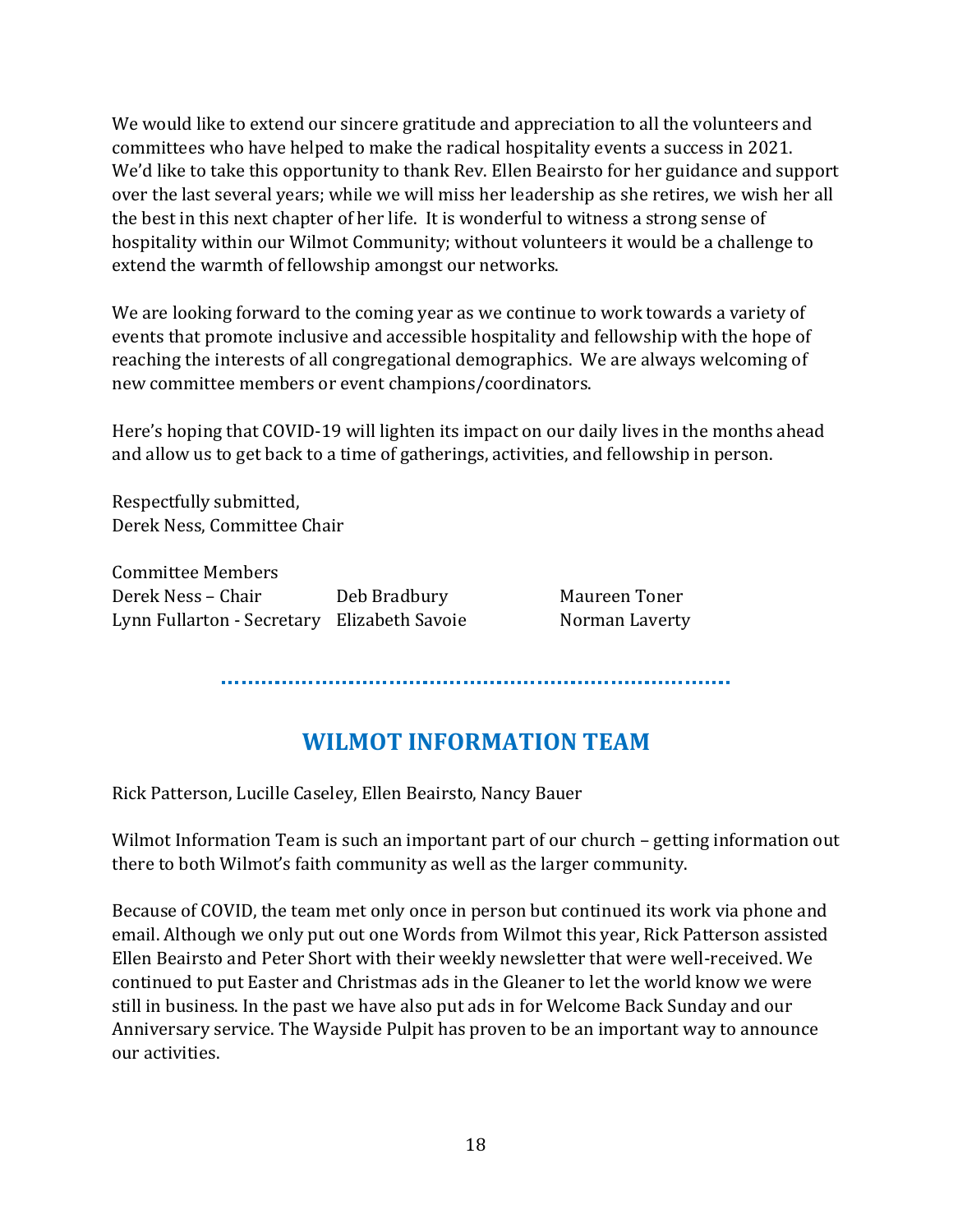Nancy continued as the WIT representative on the Worship Committee. Ellen was our representative on the Church Council. Nancy was also a member of the website committee led by Claire Vezina, with Derek Ness and Kirby Keyser and with the help of Shirley Cleave and Judy Coates. The committee met many times in person. For now, this is a subcommittee of the Information Team. For many years, Wilmot Information Team (WIT as it has become known), led by the late Garth Caseley, focused on the website. Unfortunately, it is now out of date. The church has advertised for a technician to construct a new one but so far has not been able to find anyone.

We were able to publish one *Words from Wilmot* online for Advent, the office printing only a few copies for those not online. Because of the pandemic, we would not have been able to distribute paper copies but moving it to mainly paperless has been a good move - cost-wise and more environmentally friendly. In the future we will continue to publish the newsletter online, printing only a few when needed.

The office administrator, Kathy Aubin, and Judy Coates have answered the Facebook inquiries. Nancy is the team member. This arrangement will need to be reorganized in 2022.

Our chair has been Ellen Beairsto, and as her last day as our minister will be February 13, we will need a chair and a representative to the Church Council.

Great Committee – Consider joining us!

Respectfully submitted, January 24, 2022, Nancy Bauer

# **OUTREACH COMMITTEE**

<span id="page-21-0"></span>Despite a full year working within the health protocols of the New Brunswick Department of Health and Wilmot's Covid-19 Committee, the Outreach Committee succeeded- with staff (especially Randy and Kathy), members of Wilmot congregation and the community - to offer various programs and activities for those in need of our assistance. A special note of gratitude and 'best wishes' to both Peter and Ellen who have so actively supported Outreach efforts during their time with Wilmot. We also very much appreciate the generosity of our Wilmot congregation and others who support our efforts – **thank you**!

The committee continued to adapt what we do. Generous support allowed Outreach to continue to provide **Wednesdays@Wilmot** (W@W) and **Saturday Evening Drop In** (Drop In) for most of the year. W@W provides lunch, bus tickets, haircuts and food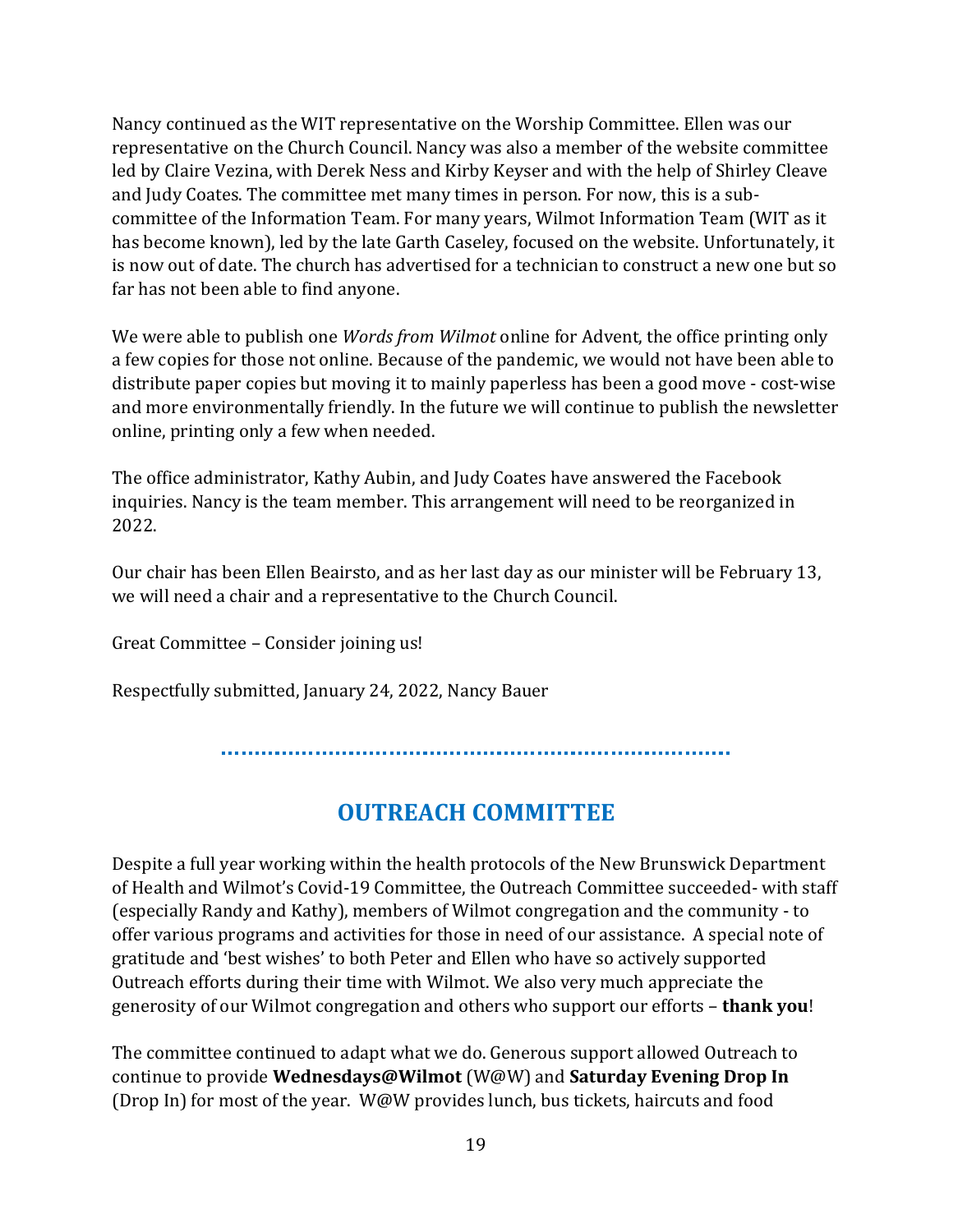vouchers to people who are living in difficult conditions. Drop–In provides adults a safe place to gather and a light meal. The annual Drop In summer excursion was not offered, unfortunately, due to the pandemic restrictions.

On a limited basis, we continued the **Fair Trade booth**, selling a range of products including tea, coffee, olive oil and chocolate on Sunday mornings or by special arrangement. Thanks to the congregation, the annual program to support newcomers through providing a donation to the Multicultural Association of Fredericton continued**.**  Various **social justice and environmental** initiatives continued to be encouraged and monitored. The **Community Kitchen** continued its adaptation of its meal service and volunteers, coordinated though Wilmot, continued to support this program where possible**.** 

Funds to support activities were provided through donations to the **Benevolent Fund**. Again, in 2021, the after-church soup luncheons had to be placed on hold. However, Outreach continued to be richly supported by the congregation, corporate, faith and community sponsors including the Abbey Café for Drop-In; the Fredericton Direct Charge Co-Op and Victory Food Market for the W@W program. Special pandemic funding through national programs helped provide fresh food for participants of W@W. We continued to enjoy an excellent relationship with St. Dunstan's parish who have also provided financial contributions, largely towards bus tickets for participants of W@W. Several Y's Men's groups of Fredericton have donated funds towards the purchase of seniors' bus passes. As well, the Downtown Community Health Clinic's student nurses are available to do minor health tests and outreach workers from the John Howard Society often attend Wednesday@Wilmot. A vaccination clinic was organized in October.

We welcome new members to any our activities or the committee. Please contact Lynn MacKinnon or Sally McAllister, if you would like further information.

Appreciatively, Sally McAllister and Lynn MacKinnon, co-chairs.

### 

## <span id="page-22-0"></span>**Outreach Committee Annual Financial Summary**

January 1, 2021 Outreach Committee Bank Statement opening balance: \$30,142.31

| <b>Projects:</b>       | Income           | <b>Expenditures</b> |
|------------------------|------------------|---------------------|
| Transportation         | 0.00             | 81.00               |
| <b>Campus Ministry</b> | 670.00           | 670.00              |
|                        | (fr: Biggs Fund) |                     |
|                        | bequest)         |                     |
| Saturday Night Drop In | 0.00             | 1,593.00            |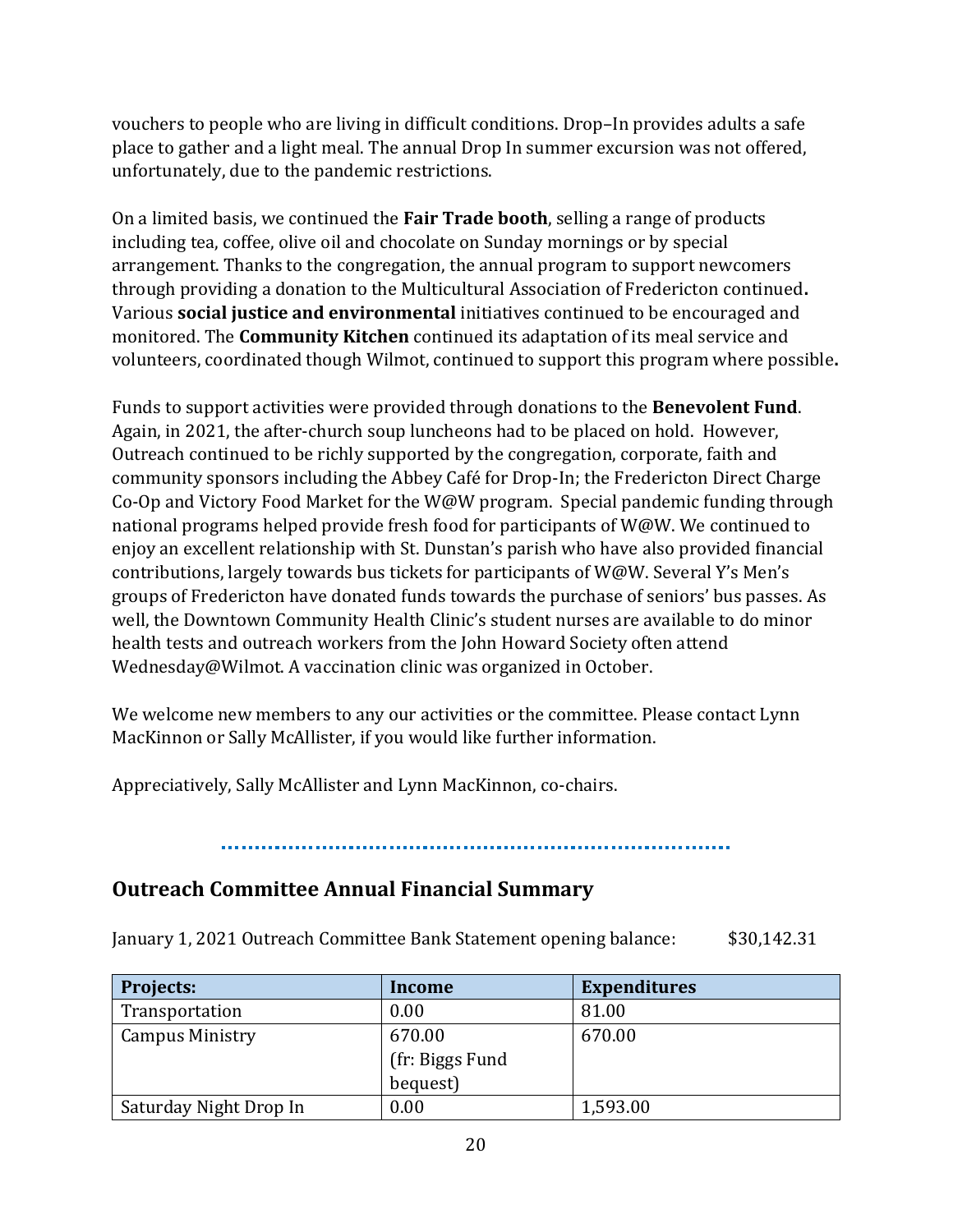| Projects:                       | <b>Income</b>      | <b>Expenditures</b>              |
|---------------------------------|--------------------|----------------------------------|
| <b>Fair Trade</b>               | 1,557.10           | 1,983.00                         |
| (Debbie McIntosh Investment     |                    |                                  |
| Annual Interest)                | 216.11             |                                  |
| Wednesday @ Wilmot:             |                    |                                  |
| -Benevolent donation/           | 18,129.76          | 16,304.02                        |
| memorials                       |                    | (Victory Meat gift cards)        |
|                                 | 500.00             | 350.00                           |
| -Community Donations            |                    | (senior bus passes)              |
|                                 | 40.52              |                                  |
| -Investment interest (Perkins/  |                    |                                  |
| Perley)                         |                    |                                  |
| Grants:                         |                    |                                  |
| -Fredericton Co-Op 2020         |                    |                                  |
| (remaining balance)             |                    | 3,605.00                         |
| -Fredericton Co-Op 2021         | 6,000.00           | 4.488.00                         |
|                                 |                    | (food, haircuts, bus tickets)    |
| <b>Second Harvest Emergency</b> | 8,000.00           | 8,000.00                         |
| <b>Food Security Fund</b>       |                    |                                  |
| <b>United Way Emergency</b>     | (funds received in | 4,943.02                         |
| <b>Community Response Fund</b>  | November 2020)     | (food, bus tickets, phone cards) |
| (4 month grant - Nov-March      |                    |                                  |
| 2021)                           |                    |                                  |
| General A/C                     | 0.00               | 2,881.00                         |
|                                 |                    | (bus tickets, food, admin        |
|                                 |                    | expenses)                        |
| <b>FMCA-Mitten Tree</b>         | 585.00             | 585.00                           |
|                                 |                    |                                  |
| TOTALS:                         | \$35,698.49        | \$45,483.04                      |

Forwarding Balance for January 2022 **\$20,357.76**

.............

................

**QUILTERS AND FELLOWSHIP**

<span id="page-23-0"></span>The quilters have been able to continue quilting following COVID protocols with masks on and social distancing. This meant that we would have 2 or 3 quilts on at a time.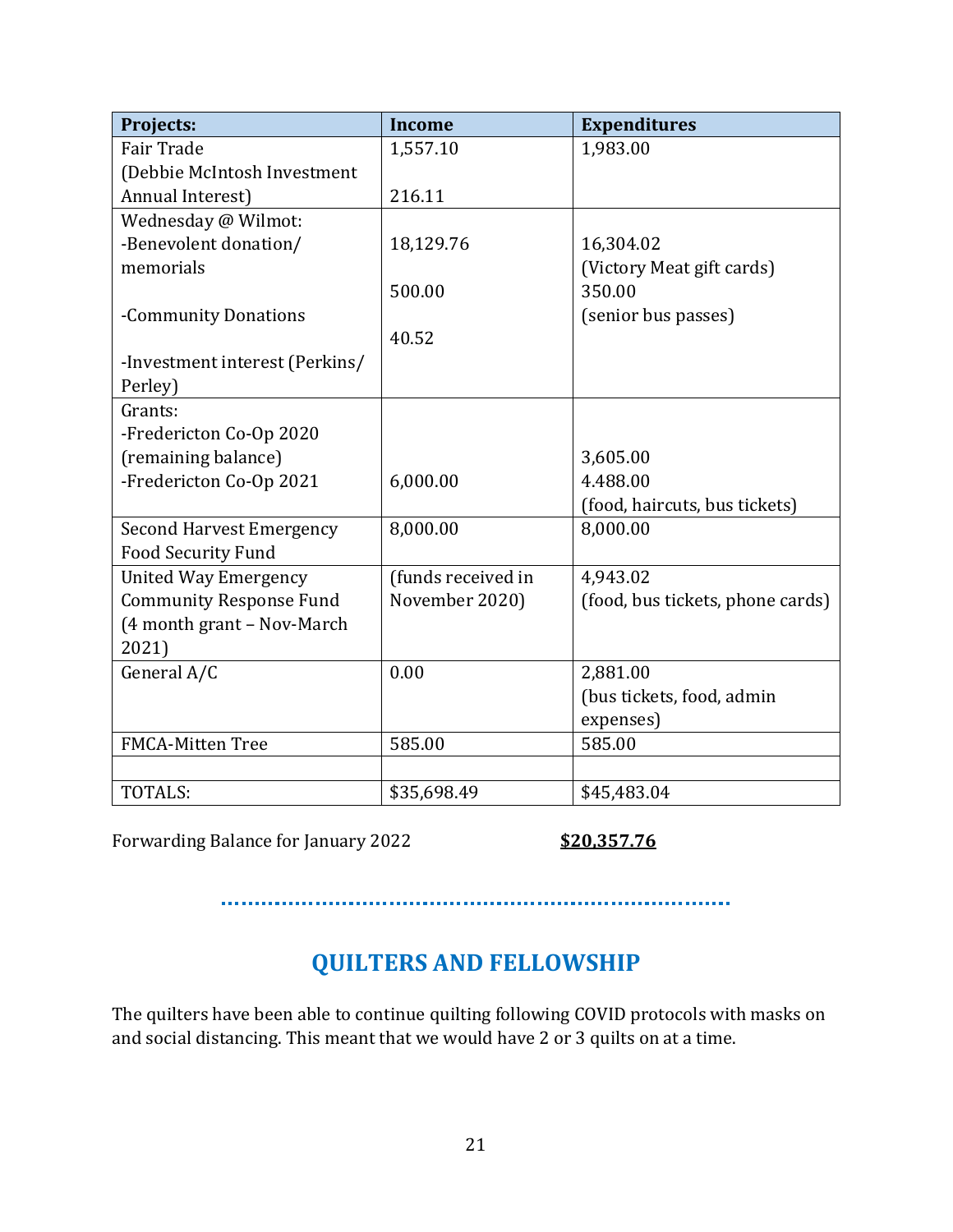We quilt on Wednesday and Thursday mornings with 3 to 7 quilters attending. We often have staff and W@W volunteers join us for tea around 11a.m. We were able to finish four quilts during 2021.

In April we had a special tea to say goodbye to Tanya Mullin, our office administrator, and staff were able to join us. In November with W@W we celebrated Randy's 50<sup>th</sup> birthday.

In September we had a sewing day to put together a couple of quilt tops that had been donated to us. We measured, cut, sewed, ironed, sewed some more, and of course had tea and lunch.

In November we participated in the material and yarn sale organized by Grandmothers Helping Grandmothers and St Paul's Quilters. Our share was \$726.25.

We started 2021 with \$3,909.61 and ended the year with \$5,127.50.

We have wonderful mornings of fellowship and sharing of individual projects, and welcome anyone to join us. Come when you can and leave when you must! We look forward to a time without COVID and social distancing.

# **CUBA TWINNING COMMITTEE**

#### <span id="page-24-0"></span>*A) Background*

Since 2006, there have been visits back and forth between Wilmot and Seminario Evangélico de Teología (SET), in Matanzas Cuba, with a variety of interests: medical education, education of the mentally challenged, work with the handicapped, services to seniors, sewing groups, musical education and instruments, access to justice, the Cuban government and Canadian companies in Cuba, environment and agriculture, dairy farming, meeting and living with "real Cubans", etc. Although we take resources down to Cuba, cloth, medicines, toiletries for their social projects, Canadian dollars, etc., our relationship with the Cubans is more for our education than charitable outreach. Thus, the twinning committee is a part of the Faith Formation Committee rather than with the Outreach Committee. Cubans who have visited us here remark on the ideas that they have taken back to their communities. Rev. Orestes Roca Santana and his wife Wanda Hernandez Murga, who minister at the Baptist Church in the centre of Matanzas visited Wilmot one winter. They credit our congregation for the manner that they involve children in the worship service. Their congregation operates the Kairos Centre, a social service to whom Wilmot brings medicines, toiletries, etc. Wilmot has had from time-to-time similar relations with congregations and student ministers in Ciego de Avila, Bolivia (Cuba), and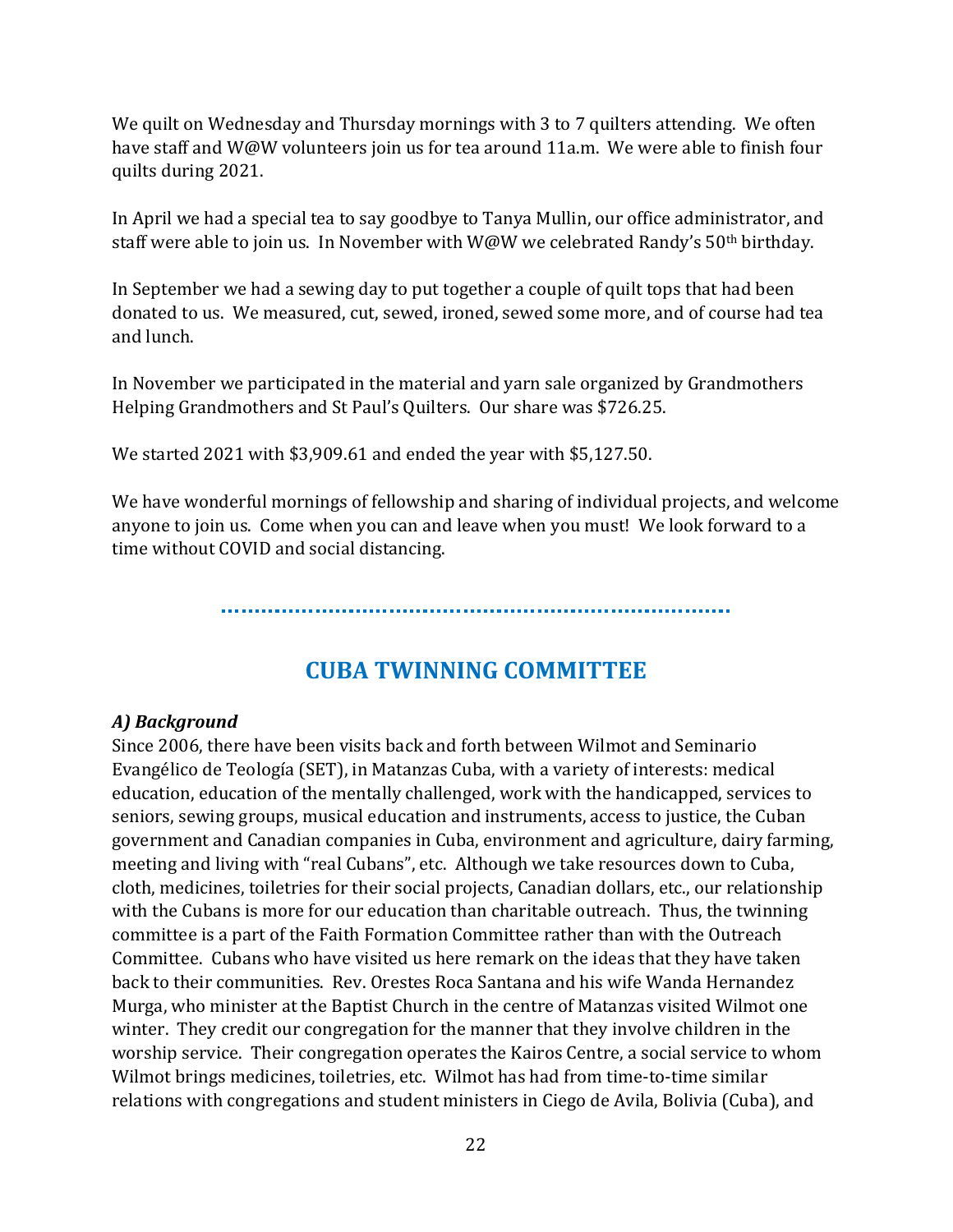Cuatro Esquinas a point in the parish of los Arabos, where Jennifer Redman of Wilmot served for several months.

After the Spanish American War, Cubans who had become protestants during exile returned to their nation of heritage. (Elsewhere in the Caribbean, Protestantism had its roots in the efforts of British missionaries.) Although the Spanish word for protestant is "evangélico", their theology and practice was not only an alternative to the hierarchical structure of the Roman church, but also closer to the social gospel than to the dogmatism of fundamentalism. As the Rev. (retired) Noel Ferandez, who represents Latin American work with the handicapped within World Council of Churches, puts it: "We focus more on what is happening on Earth than in heaven." The ecumenical (SET), with which Wilmot has a twinning relationship trains its students not only in the Word and Sacraments, but also in community development.

As a support for the twinning relationship, but also as a free service to the wider community, the Committee has offered Spanish sessions. The level of Spanish is suited to the variety of people who participate, whether beginners, experts, or native speakers, by exploring a blend of social and cultural interests.

### *B) Covid19*

In February of 2020, the delegation from Wilmot returned from the latest physical visit to Cuba to be greeted in Pearson Airport by a plentitude of medical masks. Since then, it has been next to impossible to carry on visits. Since travel to Cuba or to any other Spanishspeaking areas is at the very least not advisable, cultural and language activities would lack some of the raison-d'être.

However, Wilmot has cooperated with a similar committee in Toronto, called Cubability, which draws its members from St. Georges-Eglinton and College Street United Churches. They have focused on sending Canadian dollars and over-the-counter medical supplies to the Kairos Centre in Matanzas. Also, the Wilmot Committee has exchanged news about the pandemic with contacts in Bolivia and Ciego de Avila. It has kept up to date with the Kairos Centre with missionary couple from west North Carolina. Experience with the disease in Cuba, both good and bad, has been very similar to New Brunswick, but better than the neighbouring Dominican Republic.

### *C) Future Possibilities*

Although physical travel is not advisable at the moment, the Committee would appreciate ideas and questions from the congregation and from the greater Fredericton community or the Maritime area, whether your interest is community projects, Cuban society, Latin American theology and general outlook, music, health, seniors, cooperatives, ecology, food, sharing stories, or just making Cuban friends.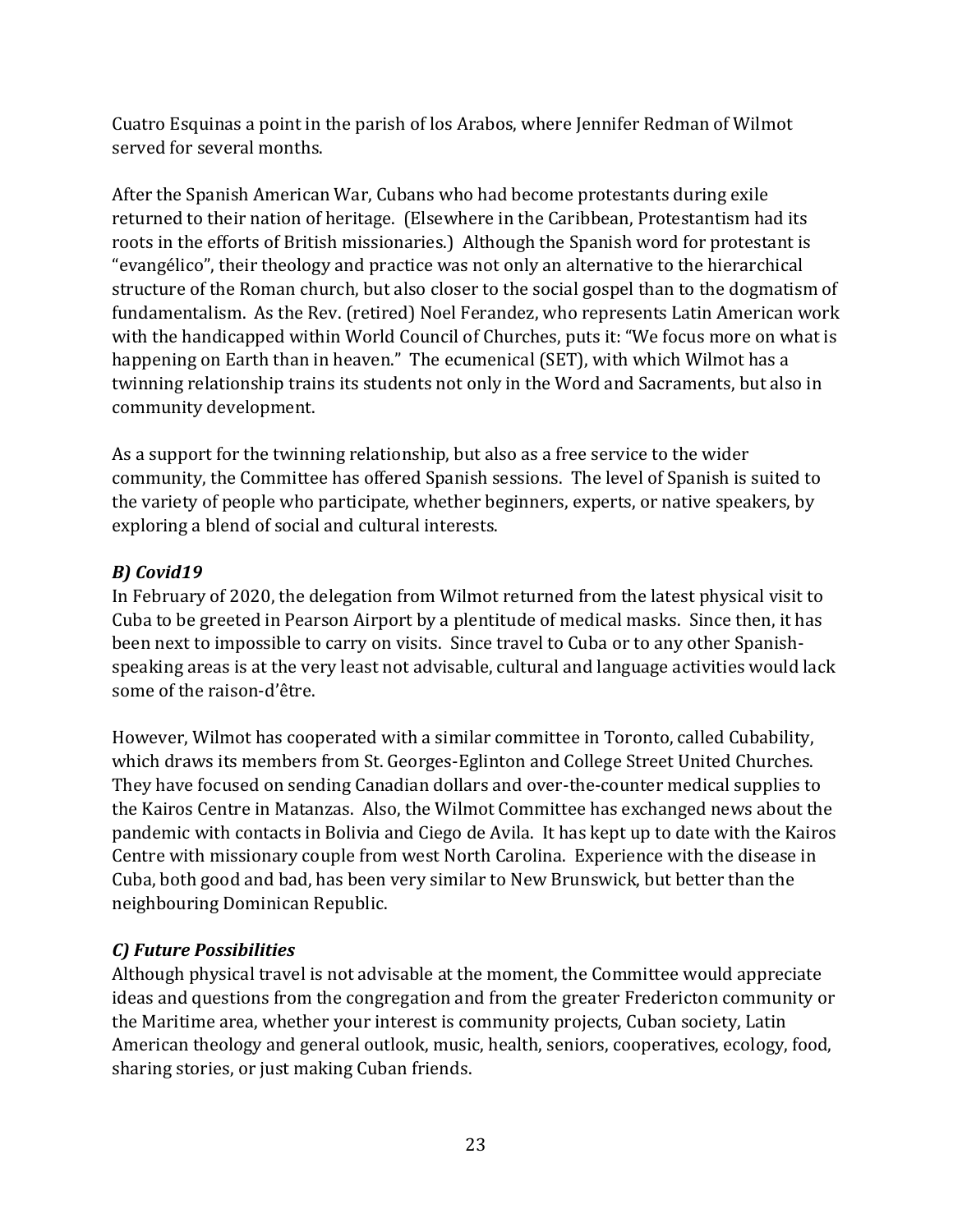Also, Wilmot's experience with virtual communication during the pandemic has shown that language and cultural activities are possible if there is some interest in preparing in advance when travel (in either direction) becomes possible.

Finally, the Twinning Committee always welcomes new members. Please contact any member of the Committee to explore any of these ideas. Submitted by: Cuba Committee, Norm and Mecca Laverty and Greg Black

### 

# **WILMOT UNITED CHURCH WOMEN**

<span id="page-26-0"></span>As with everyone the year began very quietly, and we were unable to hold our meetings till March.

Our membership has continued to thrive with approximately 18 to 20 meeting regularly, we lost two members, one passed away and another moved away. And we have gained four new members.

A group of us had distributed our Foodless Food Sale envelopes all under COVID protocols. We were so happy to meet once more restrictions were lifted enjoying the fellowship of our members and that always welcome cup of tea! We have continued meeting regularly for programs given by members of our group followed by a business meeting, mainly to organize our fund raisers in this time of COVID. We held Spring and Fall rummage sales, our Apple Pie Days, our Bake and New-to-you sale, not forgetting our contribution to the Book sale and the Quilters Fabric and Yarn Sale (along with St Paul's quilters and Grandmothers helping Grandmothers). It was a busy time!

We do thank all our generous members of Wilmot and community for helping with donations and in person, we need many hands to arrange to safely distance! As you can see from our financial statement attached, we raised more money again this year and we are indeed very grateful to be able to support the work at Wilmot, and its contribution to Mission and Service as well as local charities.

The Helen A. Young Memorial Scholarship was awarded to Colton Gough, attending Mount Allison University.

Over 100 cards were sent out to members of our Wilmot family – for special birthday celebrations, anniversary and birth announcements, for sickness and bereavement – and at Christmas remembrances were made to many senior members of Wilmot with a card and small gift.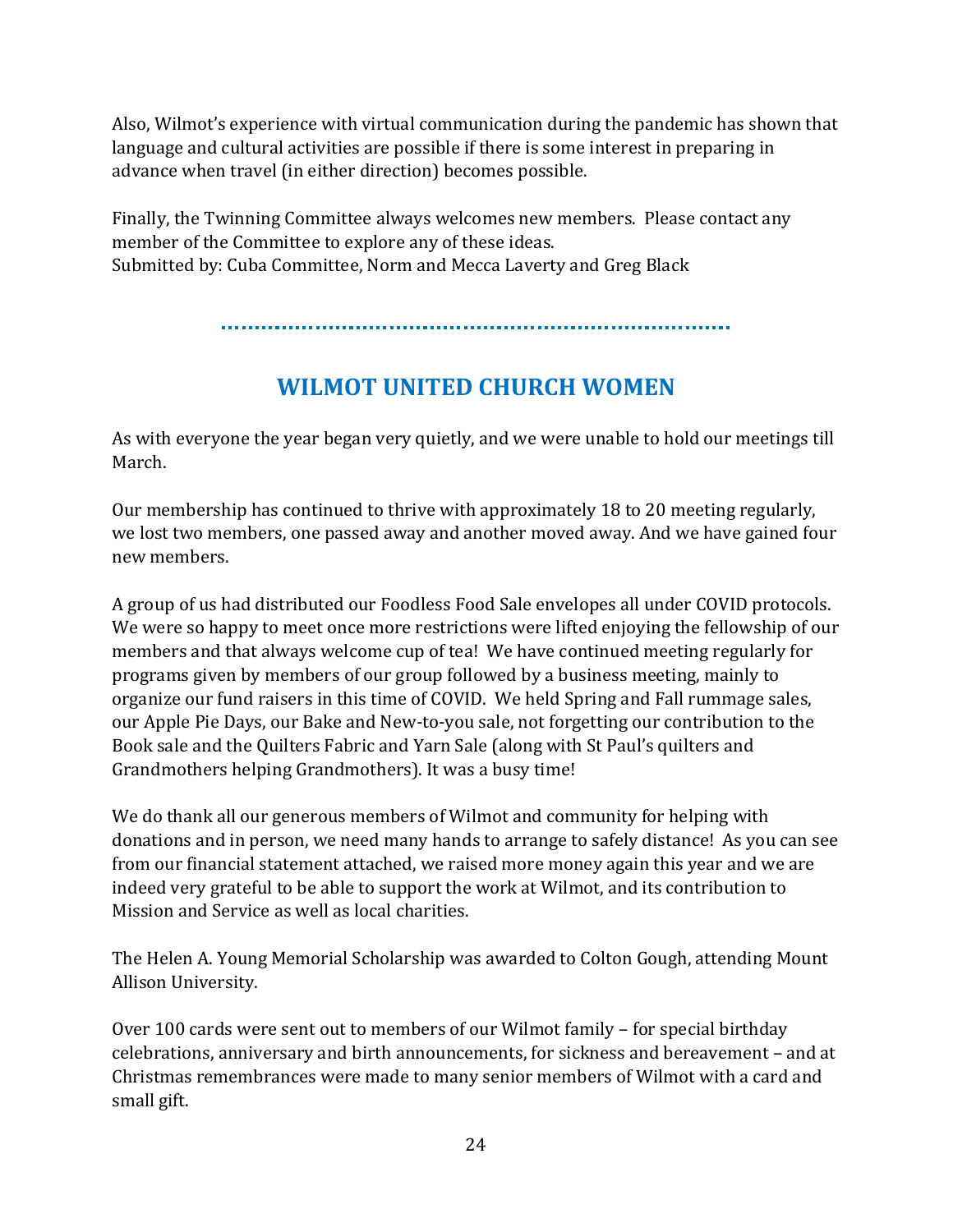Thank you again for all your support and donations. COVID has made our plans more challenging, but you have all made it very successful.

Respectfully submitted, Gillian Keyser, Secretary UCW

# <span id="page-27-0"></span>**UCW Financial Report**

| Balance on Hand January 1, 2021     |          | \$13,964.42 |
|-------------------------------------|----------|-------------|
| <b>Receipts:</b>                    |          |             |
| Monthly Offering                    | 2,447.00 |             |
| <b>Foodless Food Sale</b>           | 4,240.00 |             |
| <b>Spring Rummage Sale</b>          | 3,446.70 |             |
| <b>Fall Rummage</b>                 | 3,785.20 |             |
| <b>Booksale</b>                     | 2,161.20 |             |
| Pies                                | 3,586.15 |             |
| Bake Sale & New To You              | 3,390.20 |             |
| Bring & Buy                         | 232.00   |             |
| Donations                           | 2,010.00 |             |
| Least Coin                          | 55.00    |             |
| <b>Catering Revenue</b>             | 600.00   |             |
| <b>Cook Book</b>                    | 10.00    |             |
|                                     |          |             |
| <b>Total Receipts</b>               |          | \$25,963.45 |
|                                     |          |             |
| <b>Disbursements:</b>               |          |             |
| Wilmot Church/General               | 3,500.00 |             |
| Wilmot Church/M&S                   | 3,200.00 |             |
| Wilmot Church/Capital               | 3,000.00 |             |
| Fredericton Community Kitchen       | 800.00   |             |
| <b>Transition House</b>             | 500.00   |             |
| <b>Hospice Fredericton</b>          | 500.00   |             |
| <b>CWC Cares/Metal Health</b>       | 500.00   |             |
| <b>Spring Rummage Sale Expenses</b> | 100.00   |             |
| <b>Fall Rummage Sale Expenses</b>   | 100.00   |             |
| <b>Catering Expenses</b>            | 299.87   |             |
| Pie Expenses                        | 840.03   |             |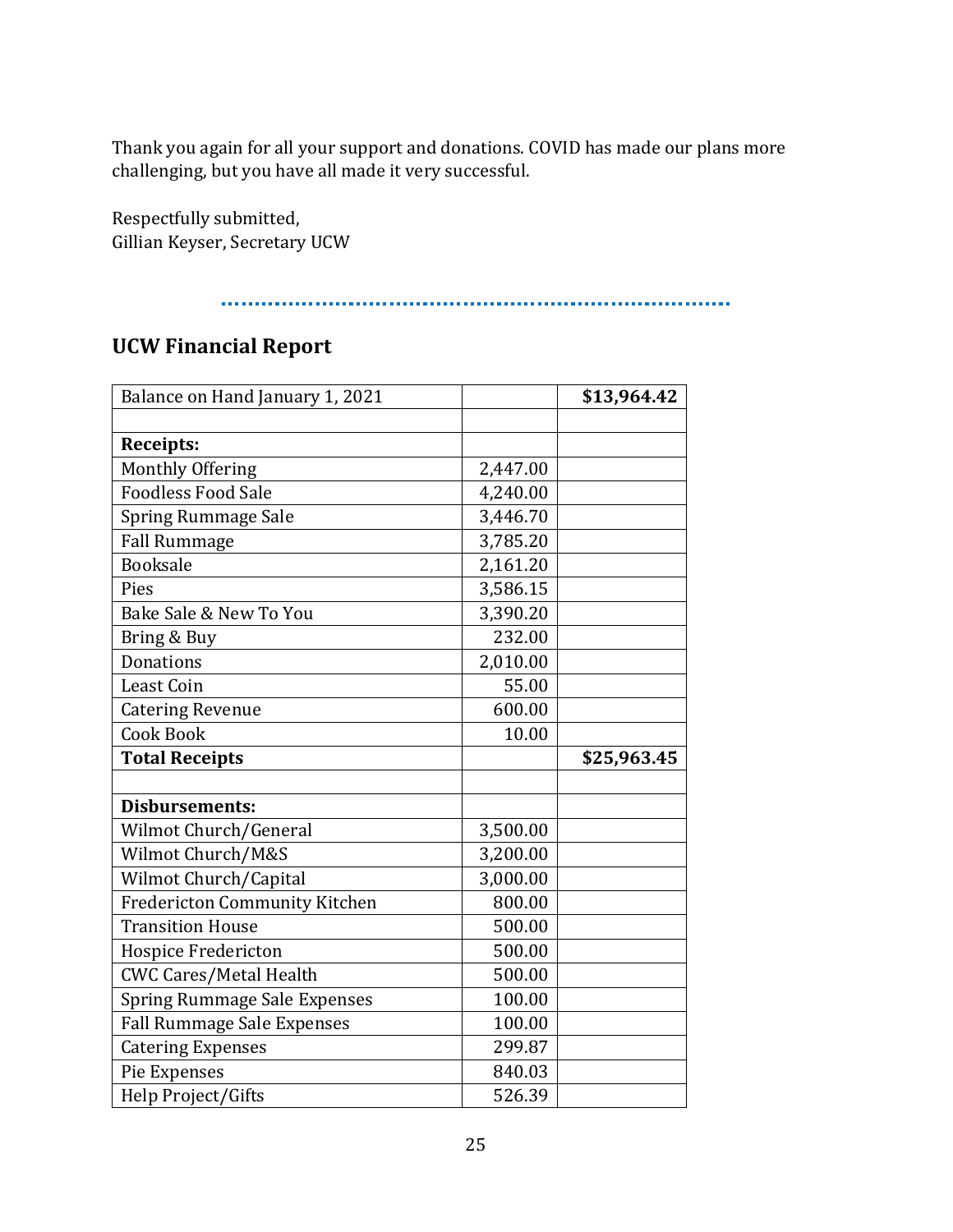| Maritime Membership                         | 136.00 |               |
|---------------------------------------------|--------|---------------|
| Sundry/Postage                              | 403.92 |               |
| <b>Bank Charges</b>                         | 25.41  |               |
| <b>Youth Group</b>                          | 75.00  |               |
| <b>Total Disbursements</b>                  |        | $-$14,506.62$ |
|                                             |        |               |
| Total UCW as at December 31, 2021           |        | \$25,421.25   |
| <b>Held for Quilters</b>                    |        | \$5,127.50    |
| <b>Bank Balance as at December 31, 2021</b> |        | \$30,548.75   |

*Please Note: Funds are being held in reserve for the old manse project, sending delegates to the UCW National Conference & capital projects in 2022.* 

**Helen A. Young Memorial Scholarship Fund**

| Beginning Balance January 1, 2021 |        | \$778.28   |
|-----------------------------------|--------|------------|
|                                   |        |            |
| Receipts:                         |        |            |
| <b>Bank Interest</b>              | 1.29   |            |
| Interest on Investment            | 210.00 |            |
|                                   |        | \$211.29   |
| <b>Disbursements:</b>             |        |            |
| Matthew Chase/2020                | 250.00 |            |
| Coulton Gough/2021                | 250.00 |            |
| E-Transfer Fees                   | 3.00   |            |
|                                   |        | $-$503.00$ |
|                                   |        |            |
| Ending Balance December 31, 2021  |        | \$486.57   |

*RBC GIC Investment of \$15,000 @00.45%, Maturity Date of May 11, 2022.*

Respectfully submitted Brenda Cameron, Treasurer

> a a c a sa sala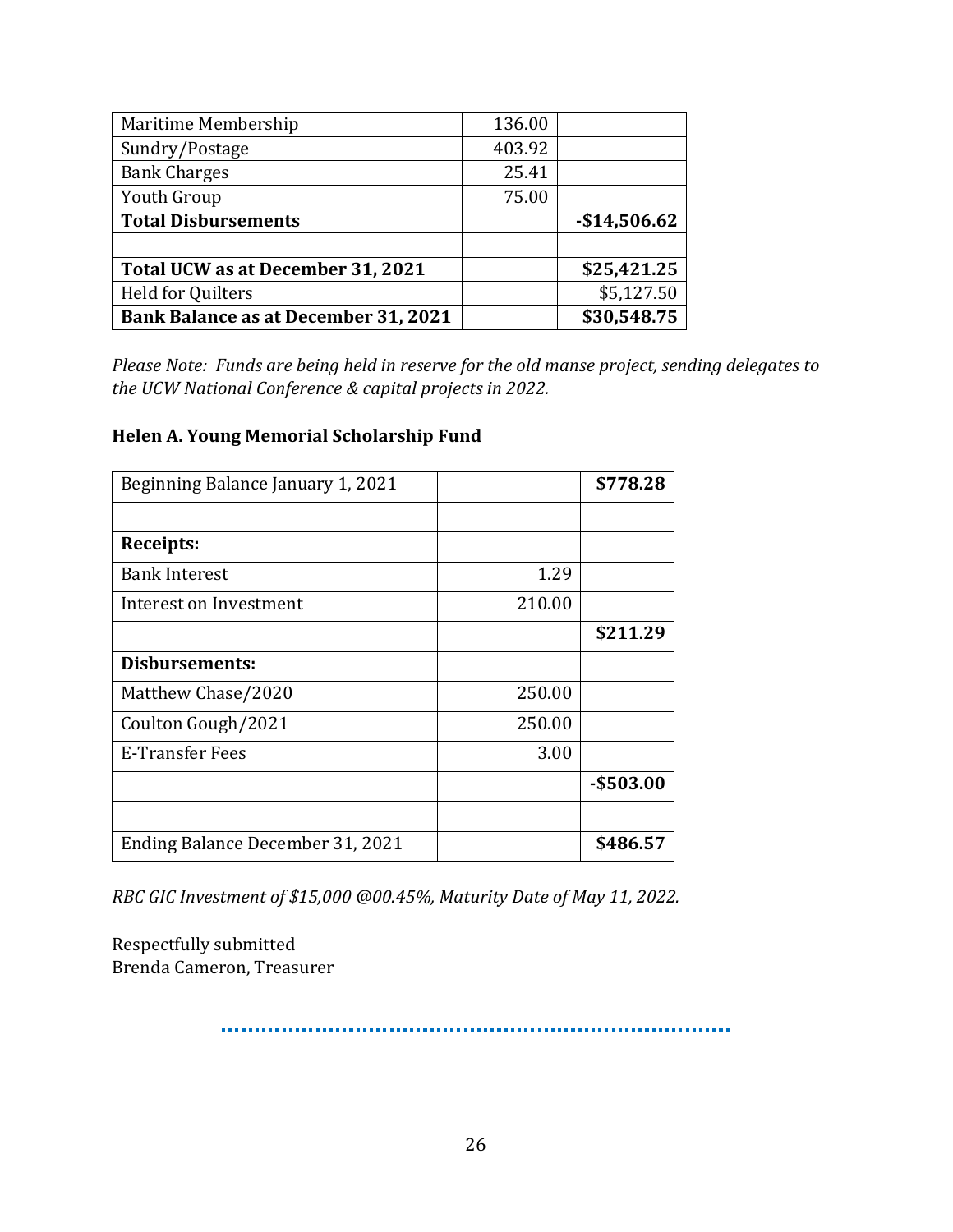# **FREDERICTON RURAL CEMETERY REPORT**

|                             | <b>Traditional</b> | <b>Cremation</b> | <b>Babies</b> | <b>Subtotal</b> |
|-----------------------------|--------------------|------------------|---------------|-----------------|
| McAdams                     |                    | 12               |               |                 |
| <b>Bishops</b>              |                    | 15               |               |                 |
| York                        |                    |                  |               |                 |
| Families & Out of Town      |                    | 11               |               |                 |
| <b>Totals + Grand Total</b> |                    | 42               |               | 49              |

#### <span id="page-29-0"></span>**Internments from May 13th, 2021 to November 29th, 2021**

To add to these totals, we did 4 internments in the Columbarium's. This brings our totals up to 53 for the year. Our last burial for the season was on Nov. 29<sup>th</sup>. Our burials are dropping in the last few years. These totals tell us that we are at almost 87% cremation. "Our" total burials are down, the lowest in the last 36 years.

As you can see the cemetery is doing a lot of funerals on our own, with no funeral homes involved. Also, things have changed for funerals, mostly because of Covid, the size of gatherings permitted, this causing families to postpone to another year.

We sold 9 niches this year, 8 cremation lots  $\& 6$  traditional lots, not a bad year this way. The Insurance cheque finally came in after waiting over a year for it. This was for the accident that occurred in the Fredericton Rural Extension, this happened late winter of 2020. The cheque came in late, so monument replacement has not been done yet or cedar trees replaced in the hedge. This work will be done this year as monuments and trees become available.

This year we were able to level and straighten more monuments. We removed more trees, shrubs, that were overgrown or threatening the foundations of monuments. We did not place any extra heavy rocks along the river bank this year, an excavator is required to help move monuments out of the way and move them back after the rocks have been placed. We think this should be done in three more areas, about 15 more loads of rock required to accomplish this. We did not have high water this year, so very little damage occurred this year.

More maintenance on equipment, but no major break downs this year. All maintenance is still being done at the cemetery.

#### **Summer Help**

This year we chose again not to ask for extra help. Again, found it easier this way, like before, we came in earlier to beat the heat.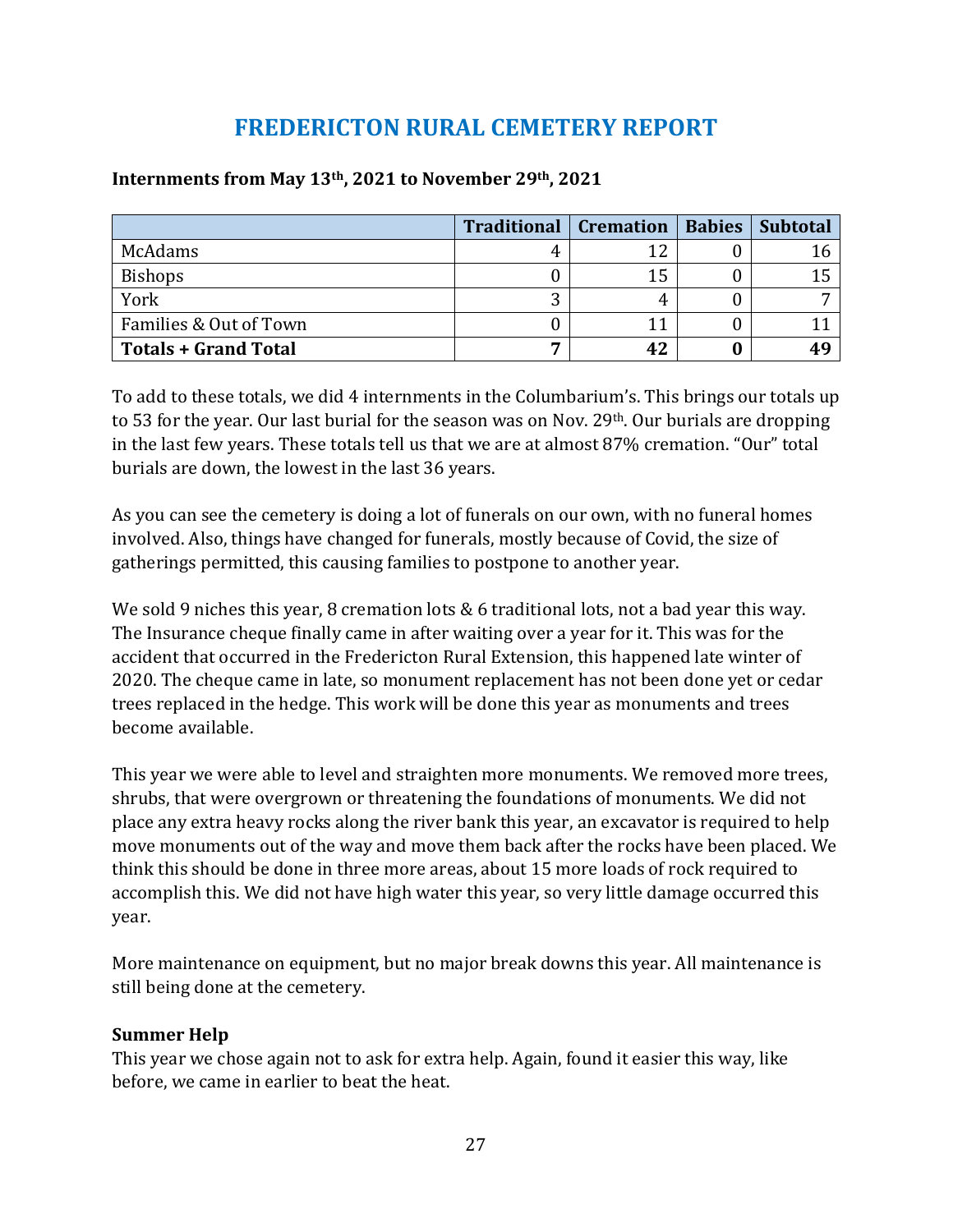### **Winter Closure**

Next year brings a new era to the cemetery. Douglas Cote has retired, giving us another year, he served the cemetery for 41 years. He will surely be missed! Thanks Doug!!

Compiled by Gilbert Farris

#### 

# <span id="page-30-0"></span>**Fredericton Rural Cemetery 2021 Financial Report**

| <b>TOTAL REVENUE</b>      |              |
|---------------------------|--------------|
| <b>SALES AND SERVICE</b>  | \$75,674.00  |
| <b>FROM INVESTMENTS</b>   | 47,000.00    |
| <b>INSURANCE PROCEEDS</b> | 15,274.15    |
| <b>GRANT/DONATION</b>     | 200.00       |
| <b>TOTAL REVENUE</b>      | \$138,148.15 |

| <b>TOTAL EXPENSES</b>                   |              |
|-----------------------------------------|--------------|
| <b>PAYROLL</b>                          | \$95,070.00  |
| <b>WORKSAFE PREMIUMS</b>                | 778.47       |
| REIMB LOT PURCHASE                      | 3,220.00     |
| <b>CLASSIC MEMORIALS</b>                | 14,022.30    |
| <b>CAIN INSURANCE</b>                   | 953.00       |
| REPAIR AND MAINTENANCE                  | 4,760.59     |
| RETIREMENT DOUG COTE                    | 307.48       |
| <b>OFFICE EXPENSES</b>                  | 6,950.26     |
| <b>EQUIPMENT RENTAL</b>                 | 3,400.00     |
| HST EXPENSES (2021)                     | 5,648.28     |
| <b>BANK CHARGES / CERIDIAN EXPENSES</b> | 1,201.61     |
| <b>BELL ALIANT / INTERNET</b>           | 1,401.60     |
| ELECTRICITY / WATER                     | 1,095.71     |
| <b>TOTAL EXPENSES</b>                   | \$138,809.30 |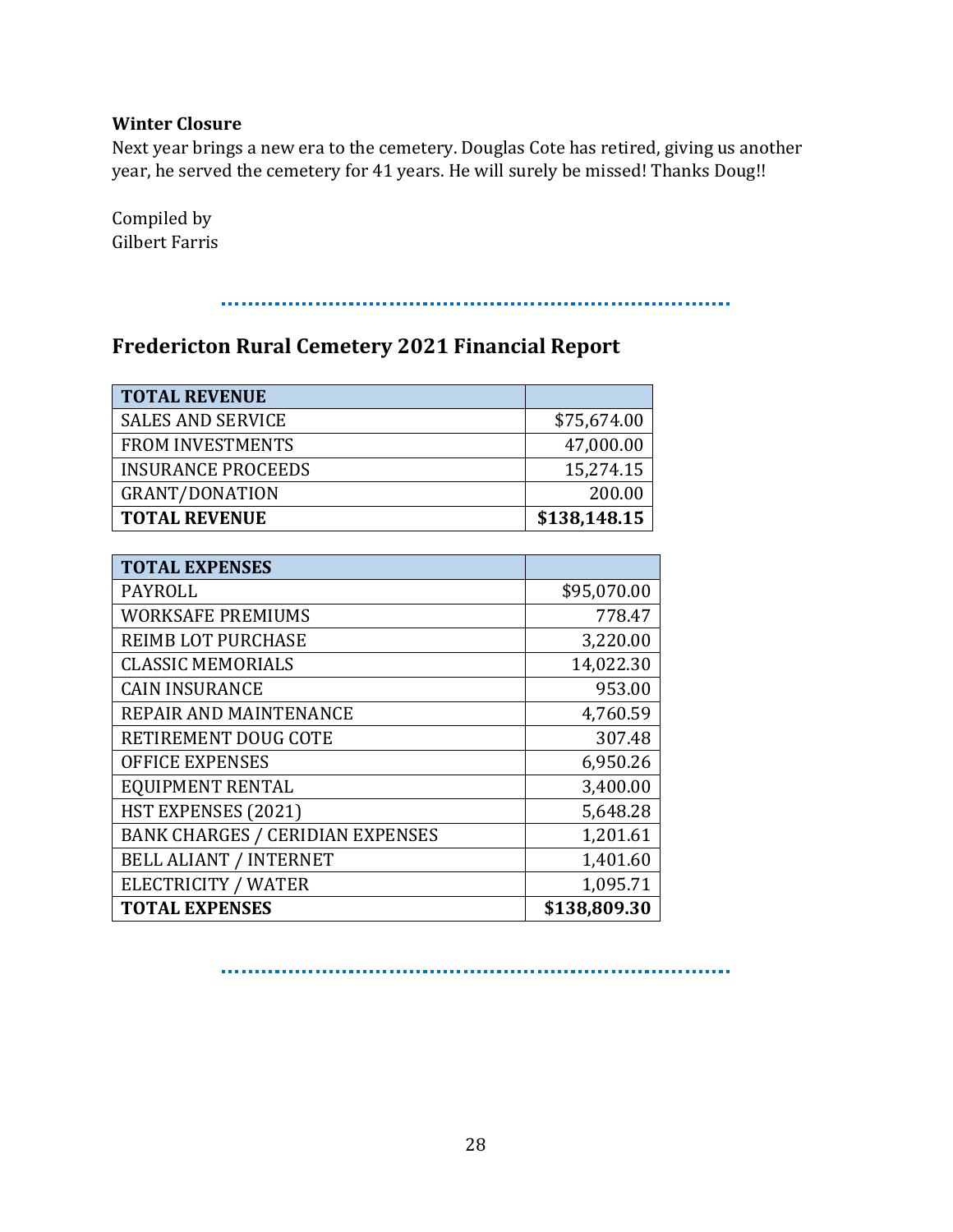# **ENVELOPE STEWARDS REPORT**



<span id="page-31-0"></span>Total givings include donations to all church accounts. In 2021, there were 24 such accounts to which donations were given.

The table is a summary of donations received by those who have numbered set of envelopes and by those giving by PAR (Pre-Authorized Remittance). Thank you to Kathy Aubin who records the givings which have been received in several ways (envelopes, PAR, e-transfers, CanadaHelps, drop-offs, and mail).

Respectfully submitted Craig Frame and Graham Allen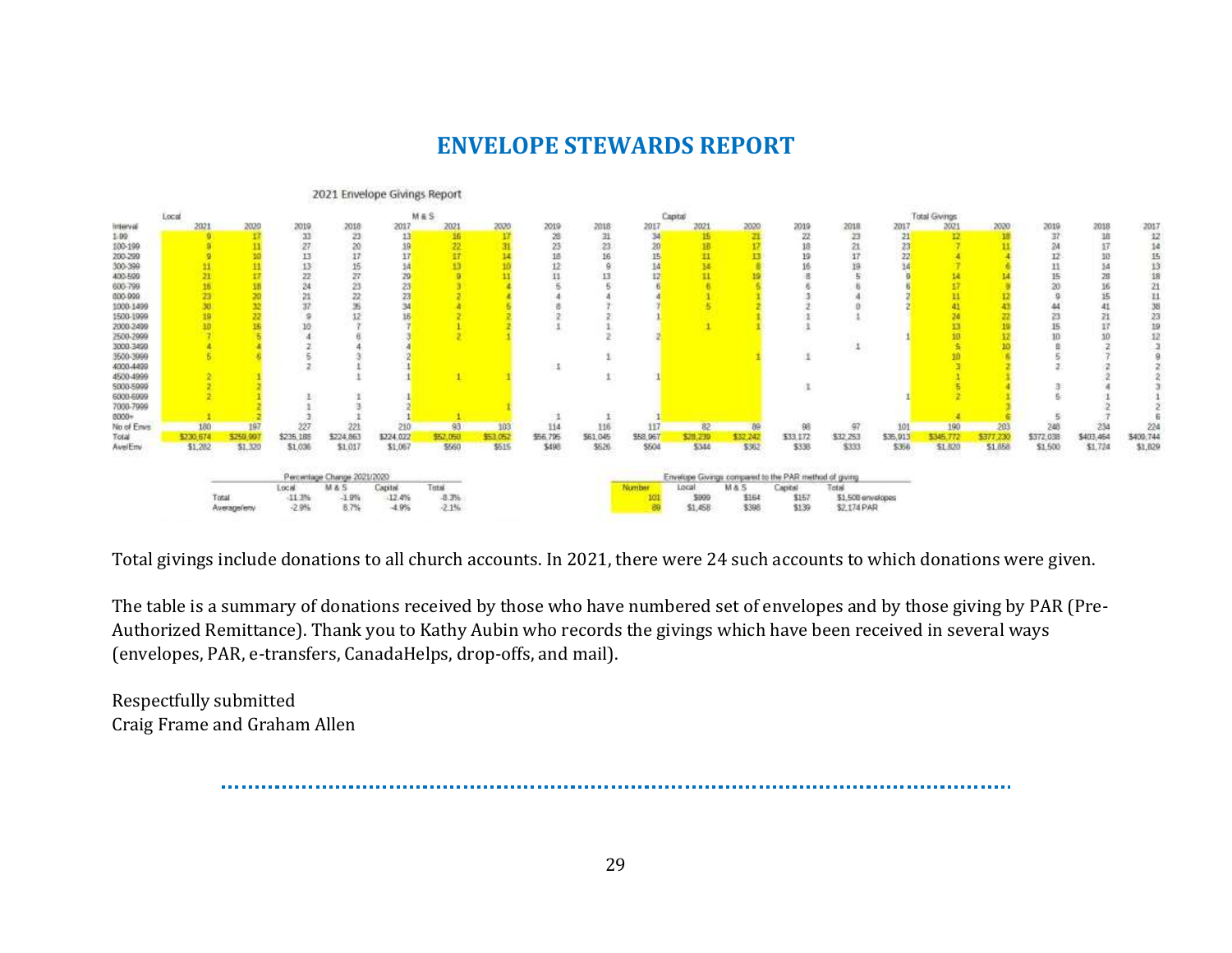# <span id="page-32-0"></span>**WILMOT UNITED CHURCH ANNUAL GENERAL MEETING**

### **February 21, 2021 Meeting was held on Zoom**

**Present:** Shirley Cleave, Kelly Ebbett, Jilanna Eagles, Craig and Barb Frame, Linda and Peter Gough, Phyllis and Dana Hanson, Sue and Peter Short, Valerie Moore, Guy Vezina, Lynn MacKinnon, Sally McAllister, Ann Marie and Blaine Atkinson, Deb Bradbury and Rita Roach, Marilyn Luscombe and Karl Wicks, Lois MacDougall, Derek Ness, Joan and Andy MacDonald, Margaret and Brian MacDonald, Ruth Breen, Marg Routledge, Lorraine Silliphant, Maureen Toner, Joyce Trites, Norman Sheen, Judy Coates, Gerhard Dueck, David Coon, Lynda-Jean Coffin, Susan MacLeod, Steven and Joan MacKenzie, Nancy Chase, Ron O'Brien, Nancy Bauer, Twila Buttimer, Gaily Wylie, Ron and Claire Buck, Ann and John Price, Irene Forbes, Pam MacDermid, Joyce Gallagher, Nancy Gilbert, Beth Paynter, Steven Peacock, Greg Black, Mary Lynn Cameron, Mary Ann Van Oostwaard, John Leroux, Gordon and Carol Young, Gillian and Kirby Keyser, Doug Beairsto, Ellen Beairsto, Elizabeth Savoie, Elaine Kenyon, Chris Colwell, Bob Willis and Terri MacLean.

Welcome by Shirley Cleave to our Annual Meeting. This has been an unprecedented year as we have dealt with the effects of Covid, but we have been able to continue with our mission and ministry due to the continuous support and work of our congregation and staff.

**Opening Prayer:** Ellen Beairsto gave the opening prayer. We have responded to the challenges and have been able to carry on the work of the church.

### **Opening Motions:**

- a) **Appointment of Chair and Secretary:** Motion that Shirley Cleave act as chair of the meeting and Terri MacLean act as secretary for the meeting. Moved: Lynn MacKinnon. Seconded: Sally McAllister. Carried.
- b) **Permission for adherents to vote:** Motion that adherents be granted permission to vote. Moved: Derek Ness. Seconded: Brian MacDonald. Carried.

### **Approval of Agenda:**

Motion that the Agenda as circulated be approved. Moved: Steven MacKenzie. Seconded: Dana Hanson. Carried.

### **Approval of the Minutes:**

Motion that the minutes of the 2020 AGM held on February 23, 2020 be approved.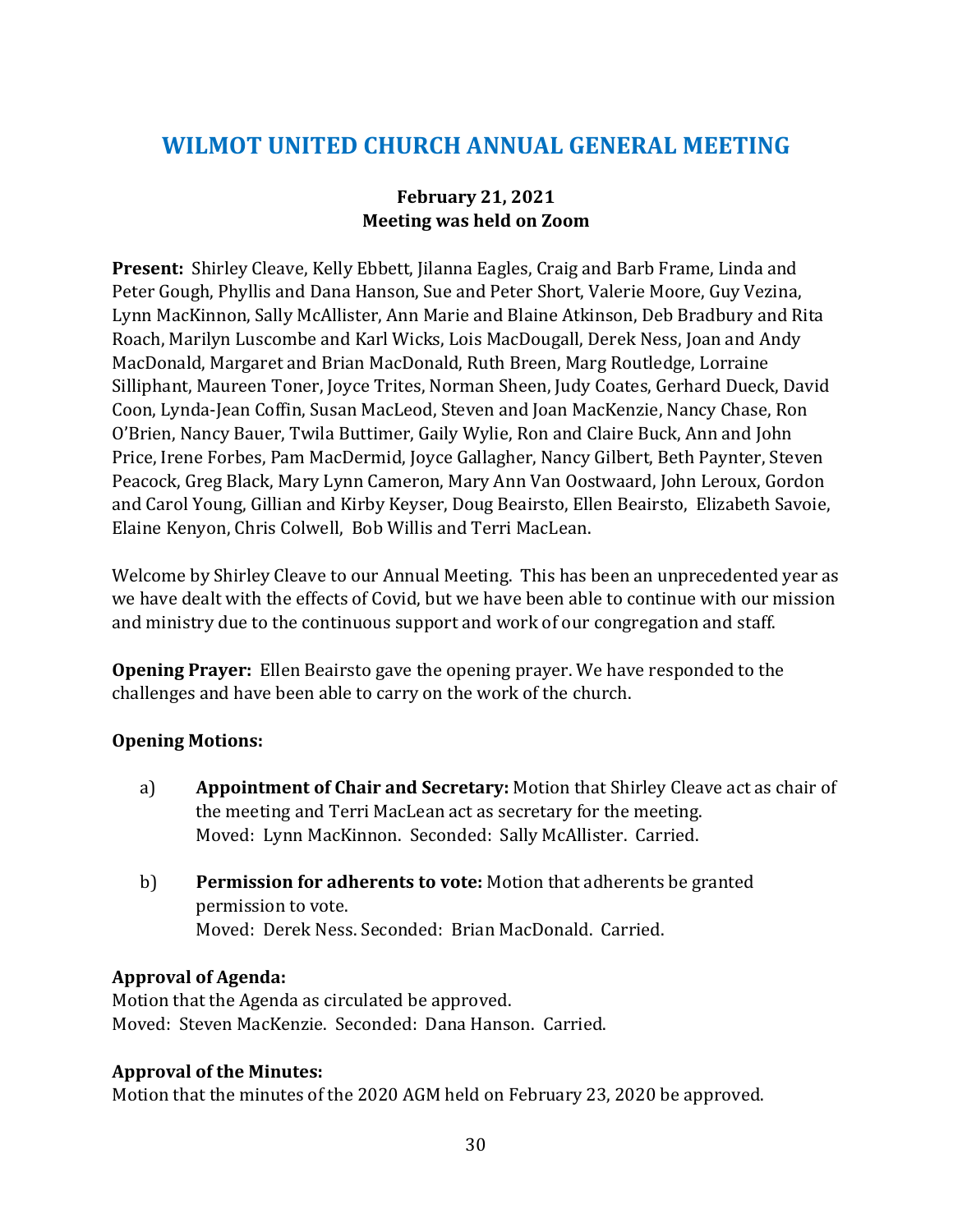There is the addition of one name to those attending the 2020 AGM, Gail Wylie. The minutes will be amended to reflect this change. Moved: Derek Ness. Seconded: Blaine Atkinson. Carried.

#### **Celebrating 2020**

#### **Committee Reports:**

Motion that the committee reports in the Annual Report be received for information. Moved: Deb Bradbury. Seconded: Marilyn Luscombe. Carried.

We paused to remember those who have passed away in the past year, and the effect on their loved ones. It has been difficult for all as we have not been able to be together at their passing.

Dot Steen, Marion Scott, James Batt, Harry Pridham, Marguerite Patterson, Carvell Antworth and Edward Martin.

#### **Financial Report:**

Mary Ann took the time to lead us through the Financial Report and spoke about the effects of Covid on investments. Fundraising was not able to be done this year. Rentals were down as groups could not meet in public. Donations were up due to the support of the congregation. Investments reacted to market volatility so that income has dropped although it exceeded the past year. There were special donations from the Youth Group who were unable to attend a planned get together and they generously have given the funds that they raised (twice) to the church operating account. Thanks were expressed to the Youth Group for their thoughtful generosity.

Motion that the Financial Report as presented by Mary Ann Van Oostwaard be accepted. Moved: Craig Frame. Seconded: Ann Marie Atkinson. Carried.

#### **Recognition of Volunteers Completing Time:**

Shirley thanked four individuals who completed their terms this year: Craig Frame (Treasurer); Jeff Beairsto (Finance and Property Chair & Trustee); Norm Sheen (Facilities Management); and Marilyn Beatty (Hospitality).

#### **Recognition of Staff:**

Judy Coates expressed gratitude to all our staff here at Wilmot for their dedication and being able to carry on with the Mission and Ministry of Wilmot United Church during this challenging year. Heartfelt thanks to all.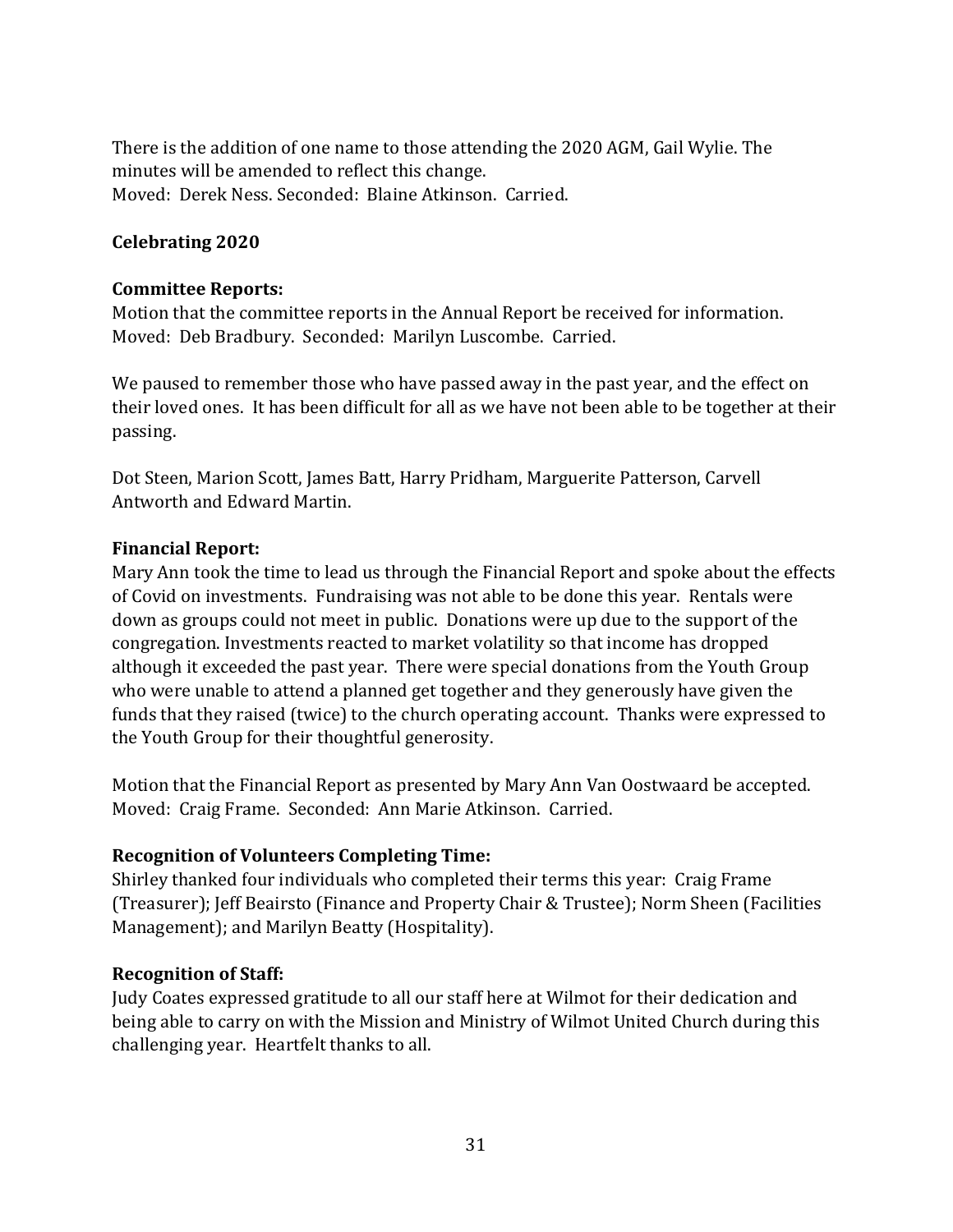### **Enabling Our Mission in 2021:**

### **Housing First:**

Housing First is one of the initiatives to come out of the Visioning Phase of Wilmot Growing Together. John Leroux spoke to the group about the Housing First project which will renovate to build four rental units on the second and third floor of the Old Manse. This will require a lengthy timeline and they hope to have the units ready for people to rent by the end of this year. The government supports this project with funding from provincial and federal sources. We have received \$47,000 from Reaching Home to put towards the units' renovation and expect to receive more monies for this project. The people in these units will receive help from Social Services, Health and will be well supported as they make their transition into the unit. The church will receive a regular rental from the unit which will alleviate costs of maintaining the building through the years.

Motion that the Wilmot congregation and leadership support the renovation and refurbishment of the Old Manse into four 'Housing First' units on the building's upper two floors contingent on the approval by the Council on the recommendation of the Trustees of:

a) a financial plan to fund the construction costs of the project based on a detailed costing analysis of the scope and design that is presently being prepared and

b) an operational plan that is sustainable and fulfills the expectations of the Housing First approach.

Moved: John Leroux. Seconded: Phyllis Hanson. Carried.

### **Report from the Search Committee:**

Guy Vezina spoke about the committee's work in finding new Ministers for Wilmot. They have advertised through Church Hub, a confidential site through the UCC. As well they have advertised on Indeed site and in Broadview magazine. They have applicants who will be interviewed in March. We thanked the committee for their work and look forward to the conclusion of the search. The committee met 17 times in 2020, and twice so far this year.

#### **Radical Hospitality:**

As recommended by the Visioning Phase of Wilmot Growing Together, the Hospitality and Affirming Diversity committees are working toward being a more welcoming church and finding ways to make all people who shown an interest in Wilmot to become comfortable and welcomed. At the end of two years, there will be a review within the committee to see if they have achieved their goal and to consider future directions.

Motion that Hospitality and Affirming Diversity committees work together as Radical Hospitality for a two-year trial.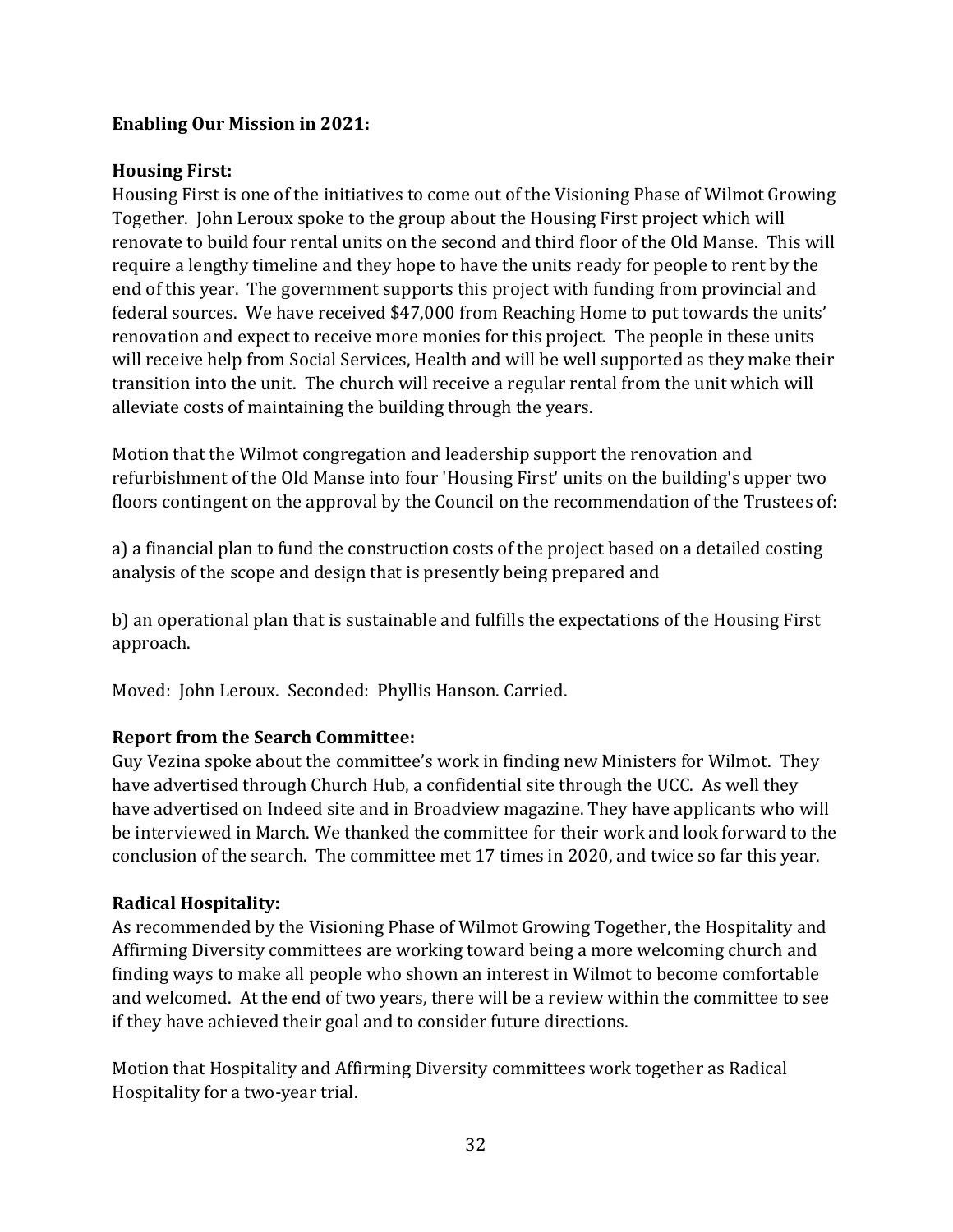Moved: Derek Ness. Seconded: Guy Vezina. Carried.

### **Nominating Committee Report:**

Motion that the Nominating Committee report be accepted as presented and that Council have authority to appoint members throughout the year. Moved: Derek Ness. Seconded: Jilanna Eagles. Carried.

### **Trustees:**

Motion that the following be appointed as Trustees for Wilmot United Church: Anne Marie Atkinson Greg Black Ann Colpitts Peter Curtis Craig Frame Blair Kennedy Peter Short

Moved: Lynn MacKinnon. Seconded: Susan MacLeod. Carried.

### **Finances for 2021:**

### **Budget 2021:**

Craig Frame, our Treasurer spoke about the challenges that we will face moving forward with additional expenses for new Ministers as we are saving money now on CPP, etc. since our present Ministers are retired, although continuing their work with us until we have a new complement of Ministry staff in 2021. We thank them for their work.

We have saved money due to the church being closed for so much of 2020 and now in 2021. As well, a milder winter has meant reduced costs for hydro and heat in 2021.

Craig thanked Tanya Mullin for her hard work and willingness to learn how to do the accounts and her support as they have brought on a new system.

Thanks were expressed to Craig for the two years that he has dedicated to the role of Treasurer, training of two Office Administrators and all the hours he has spent working on the accounts. We are very appreciative of his time and talents and express our gratitude for his work.

Jeff Beairsto will be returning as Treasurer later this year.

i) Motion that the budget for Local Church Expenses for 2021 be accepted as presented.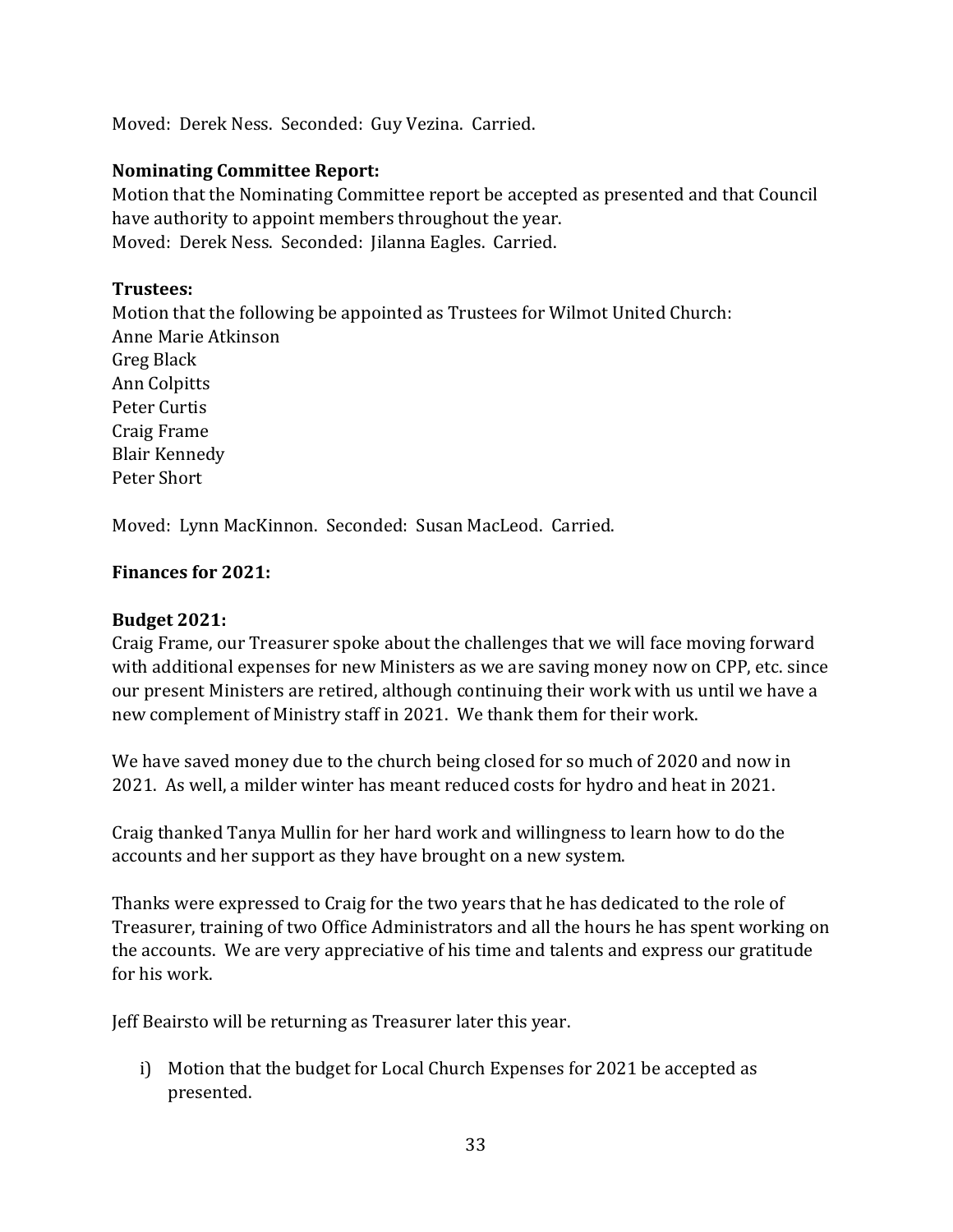Moved: Craig Frame. Seconded: Chris Colwell. Carried

ii) Motion that the Mission and Service goal for 2021 be set at \$60,000. Moved: Marg Routledge. Seconded: Judy Coates. Carried.

| <b>Capital Projects Completed in 2020</b> |           |
|-------------------------------------------|-----------|
| Projects                                  | Cost      |
| Video Projector                           | \$1,821   |
| <b>Roof Repairs</b>                       | \$1,362   |
| Electric upgrade Sanctuary                | 412       |
| LED Lighting Upgrade Wilmot Hall          | \$9,614   |
| Roof Replacement 4 Spires                 | \$13,340  |
| Washroom floor replacement                | 575<br>\$ |
| Video Streaming project                   | \$11,545  |
| <b>Total</b>                              | \$38,755  |
|                                           |           |

#### **Capital Projects Projected for 2021**

| Capital Projects Projected for 2021   |                   |
|---------------------------------------|-------------------|
| Projects                              | Estimates/Pending |
| Led Flood Light Upgrade Sanctuary     | \$1,900           |
| Roof Repairs                          | \$7,000           |
| <b>Wilmot Hall Sewer Repairs</b>      | \$3,500           |
| Changing Tables in 2 Washrooms        | \$1,000           |
| Privacy Lock in Men's Washroom        | 230               |
| Sanctuary Hearing Assist Upgrade      | \$4,200           |
| WiFi/Thermostat Upgrade Sanctuary     |                   |
| Upgrade Exit Signs in Building        |                   |
| <b>Emergency Exits Replacements</b>   |                   |
| King St. Door Replacement             |                   |
| Acoustics Upgrade in Gymnasium        |                   |
| LED Lighting Upgrade in Various Areas |                   |
|                                       |                   |

Motion that the Capital Projects budget for 2021 be set at \$30,000 Moved: Greg Black. Seconded: Ron Buck. Carried.

#### **Heritage Preservation Implementation Working Group – Greg Black**

The committee consists of Blair Kennedy, Hilary Drain, Marg Routledge, John Leroux, Andy Atkinson and Greg Black. They are reviewing the Heritage Project Report which has recommended major expenditures totaling \$1.4 million. This type of expenditure requires careful consideration and fundraising to begin implementation of the recommendations over the next several years.